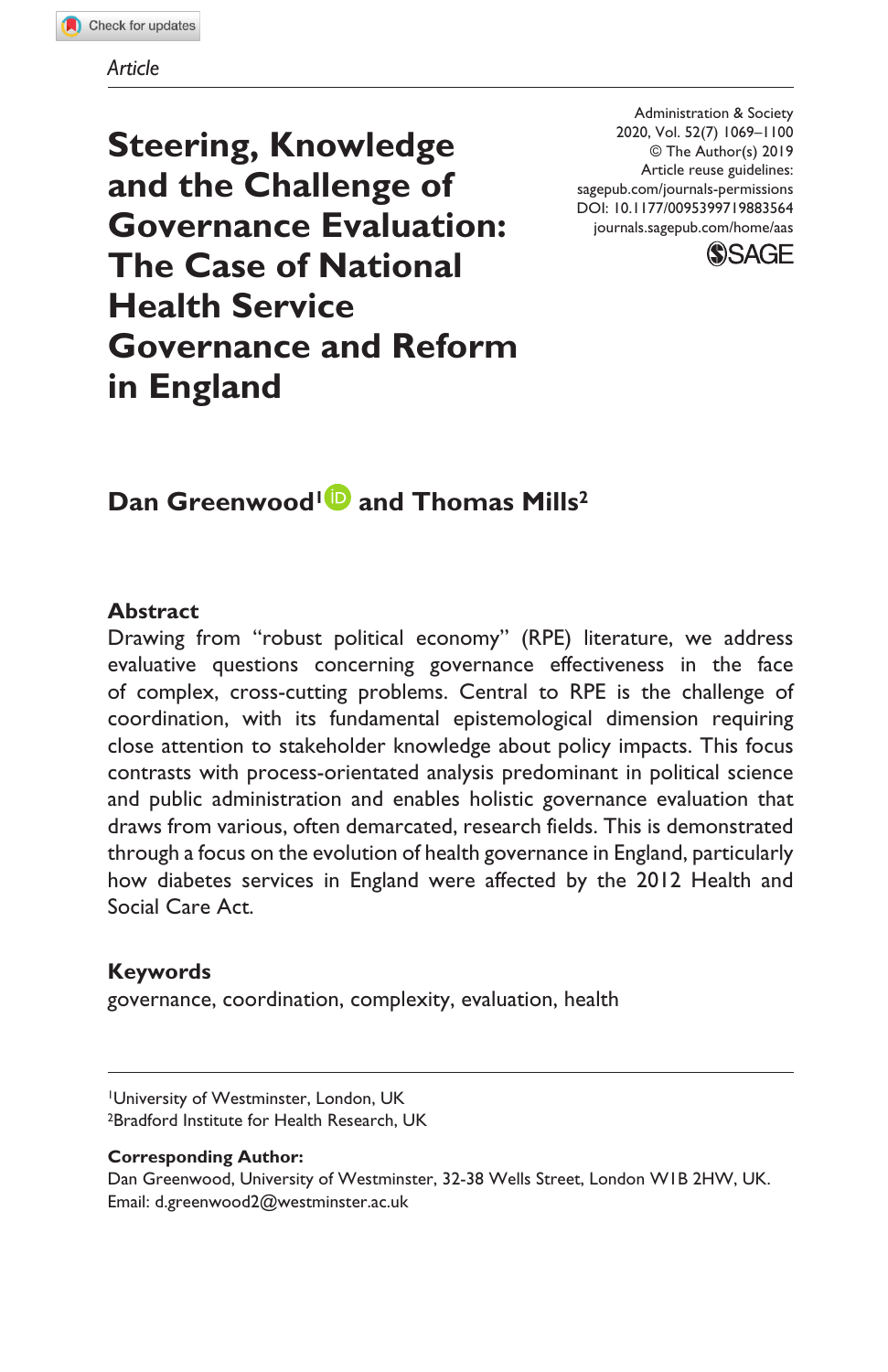## **Introduction**

The challenge of how to "steer" society toward policy goals (Peters & Pierre, 1998) in the face of complex, or "wicked" problems' is a central concern in political science and public administration literatures on governance. There are different understandings of "steering" and the institutional arrangements required to achieve this. Osborne and Gaebler (1992), influential in the early advocacy of new public management (NPM), advocated "steering rather than rowing." The term "steering" is sometimes used more broadly to acknowledge that not all solutions can be defined centrally and that "meta governance" of networks is required to allow actors scope for decentralized coordinative activity (Torfing, Peters, Pierre, & Sørensen, 2012). Studies exploring NPM approaches of performance measurement and outsourcing to the private sector in a range of sectors have highlighted the tensions and problems these often entail in the context of complexity (Bevan & Hood, 2006; Head & Alford, 2015). This has influenced the case for collaborative network arrangements to foster trust, learning, and innovation in policy delivery (Ansell & Gash, 2008). This article addresses the need highlighted by these debates for conceptual frameworks to enable closer, more holistic consideration of the effectiveness of different governance arrangements and policy strategies.

The "robust political economy" (RPE) approach to analyzing institutions emerged recently from the heterodox, Austrian tradition in economics (Boettke & Leeson, 2004; Pennington, 2011). Here, we use key RPE concepts to propose and employ a methodology to meet the need for governance evaluation in the context of complexity. Central to RPE is a conception of "coordination" that, like the notion of steering in governance scholarship, is concerned with allowing actors flexibility in how they translate goals into practice. As Section 2 explains, RPE emphasizes the epistemological dimension of anticipating impacts, learning and innovation as of integral importance to achieving coordination. The approach highlights the need for detailed attention to the various, often contested, stakeholder understandings of the substantive impacts of governance arrangements and policy strategy. Here, we demonstrate how this approach to institutional analysis, with its rich, outcome-orientated conceptualization of coordination, can complement what Hood and Margetts (2007) and Greenwood (2016), describe as the processorientated focus of political science and public administration. RPE has origins in the work of pro-market, classical liberal Austrian economists who were firmly entrenched on one side of a rather dualistic debate with socialists about the strengths and weaknesses of markets and planning as mechanisms for allocating resources. Yet, we argue, the approach is highly applicable to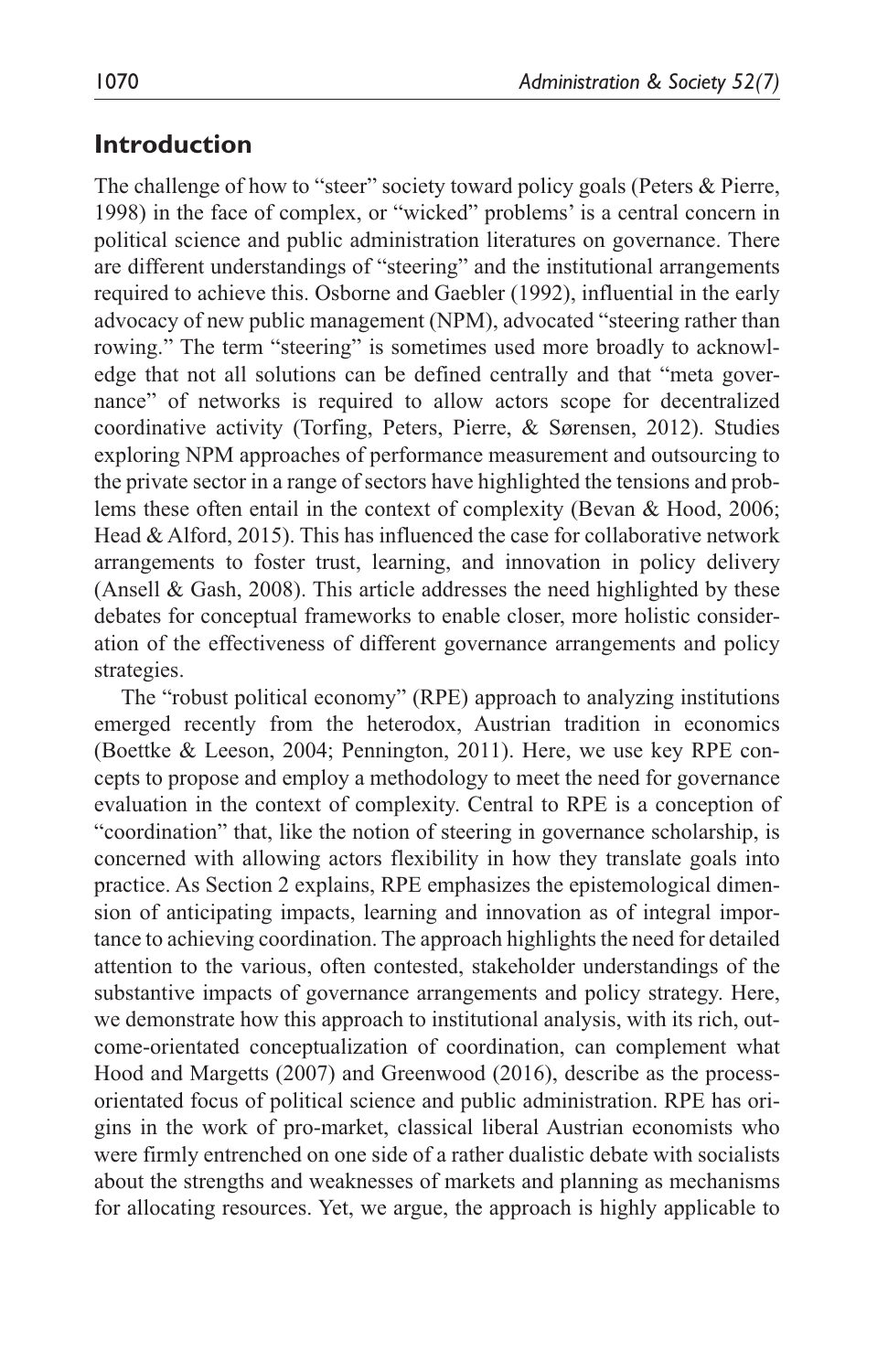contemporary governance arrangements involving a hybrid of market and nonmarket processes across multiple scales. Some recent RPE contributions (e.g., Pennington, 2011), although primarily conceptual, discuss such contemporary governance applications, particularly in relation to environmental resources. However, there remains a lack of extended, empirically orientated RPE analyses of such hybrid arrangements.

Here, we explain and illustrate the contemporary pertinence of RPE through a focus on health governance, in particular the English National Health Service (NHS) which involves a hybrid of hierarchical structures, networks, and quasi-market arrangements. Section 3 introduces key aspects of coordination challenges in the English NHS concerning *scale, mechanisms*, and *sectors*. Section 4 reviews the insights into these aspects of coordination challenges offered by various health research approaches. We argue they leave open the need for further, holistic evaluation of the governance arrangements shaping policies and interventions and the interrelationships they involve between public, private, and third sector across different scales. The positivist character of the limited research evaluating health governance means broader approaches are required that are sensitive to a greater range of values and contested understandings of outcomes. Section 5 draws on RPE to set out a methodology for holistic governance evaluation through a focus on coordination. In Section 6, we illustrate the potential of this approach, with its strong, detailed epistemological focus, through a case study of diabetes care in the English NHS. This case study illustrates how the RPE conception of coordination enables us to draw together and enrich findings from the currently demarcated subfields of health evaluation research, promoting more holistic evaluation. Section 7 discusses potential future applications of the approach to governance evaluation across a range of scales and policy sectors. Section 8 concludes.

# **RPE and the Challenge of Coordination in Governance**

Political science and public administration scholarship have engaged in various ways with the widely recognized challenge of "steering" within contemporary governance. Critics of NPM have highlighted the problems involved in centrally defining performance measures and targets, given the complexities of public services and the multiple, often incommensurable values requiring consideration (Bevan & Hood, 2006). The introduction of purchaser–provider splits and outsourcing has also been criticized for increasing administration costs and frustrating collaboration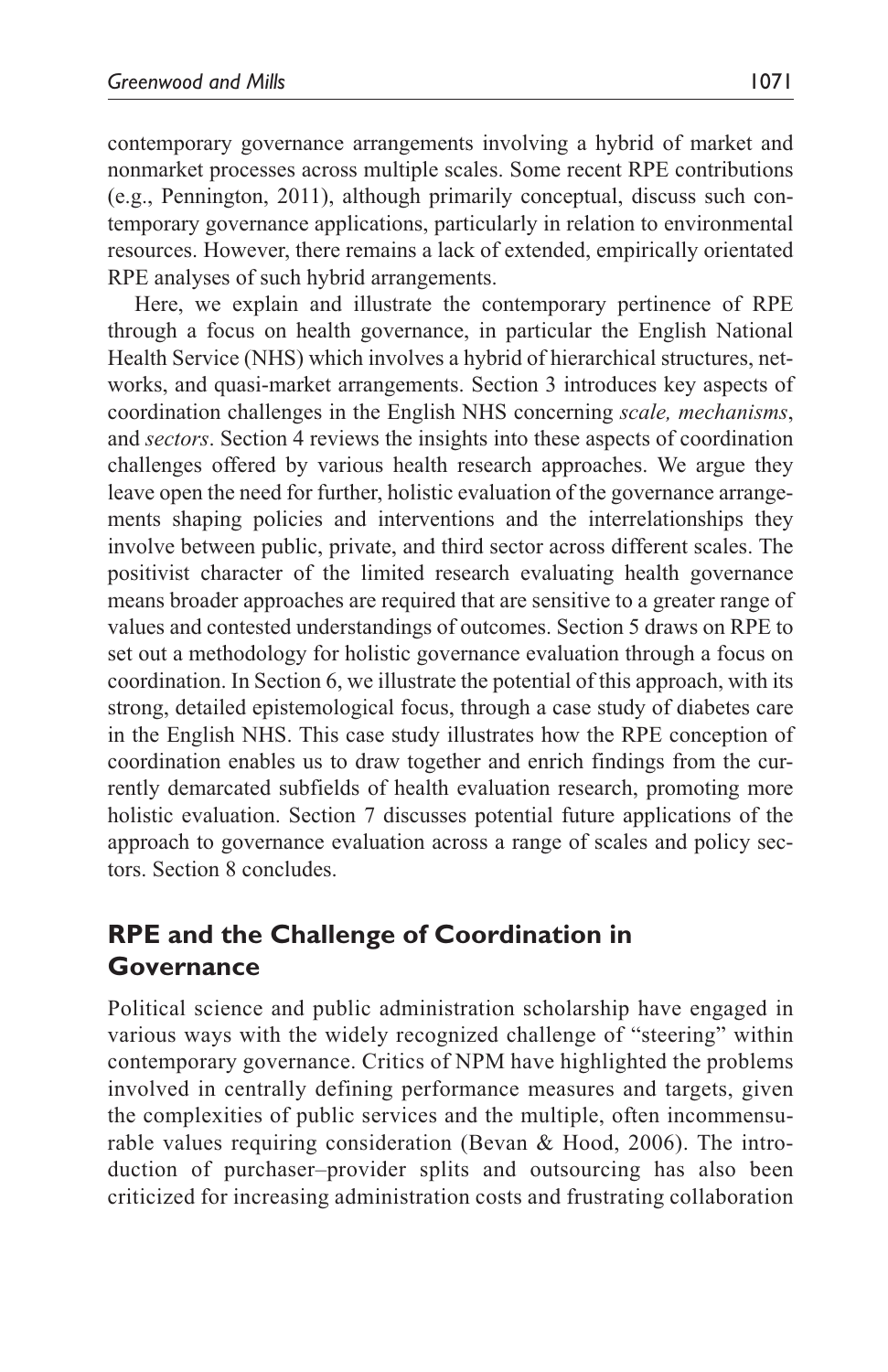(Head & Alford, 2015). Scholars have thus advocated shifts away from the centralized and competitive strictures of NPM toward more "collaborative" or "interactive" network governance arrangements (Ansell & Gash, 2008; Torfing et al., 2012) that might be more suitable for fostering decentralized responsiveness to complex challenges through promoting trust and mutual learning.

Prior governance scholarship thus offers important insights into how the challenges of steering might be addressed. Yet, there remains a need for conceptual approaches that more closely evaluate governance arrangements and the interrelationships they involve between public, private, and third sector in the face of complex, cross-cutting problems. Reviewing the network governance literature, Torfing et al. (2012) identify the need for evaluative approaches that move beyond a positivist approach to performance measurement. They suggest criteria for evaluating governance networks, such as promoting understanding and learning, trust building, and coordination of implementation, though they leave open the question of how these criteria can be operationalized. The RPE conception of coordination can potentially underpin such evaluation criteria. Yet, in contrast with Torfing et al., RPE makes explicit the need to consider how various stakeholders understand the impacts and outcomes of decision processes.

Although the RPE conception of coordination has origins in the work of Friedrich Hayek, RPE scholarship recognizes that use of this conception of coordination as a focus for institutional evaluation does not necessarily require agreement with Hayek's own strong, controversial conclusions in favor of market liberalism. In conceptual terms, coordination, for Hayek, is a kind of process in which individuals through multiple decisions, select the most effective means for achieving a balance between and translating into practice their goals. He emphasizes the uncertainty that characterizes such decisions, given the profound complexity of these means-ends interrelationships. As a leading member of the Austrian School of economics, Hayek emphasized that these decisions are based on individuals' subjective knowledge, reflecting their epistemological and spatially situated perspective. This emphasis on complexity and uncertainty formed the basis of Hayek's Austrian critique of mainstream, Neoclassical economics models with their focus upon defining an optimal or equilibrium outcome in quantitative terms. Given the inevitable epistemic limits of decision-makers in this context, Hayek emphasizes the significant possibility of unintended failures to achieve the balance sought between multiple goals. This fundamental, epistemological dimension of coordination challenges is highly pertinent to contemporary debates about how governance processes can steer actors toward policy goals, while allowing them appropriate flexibility in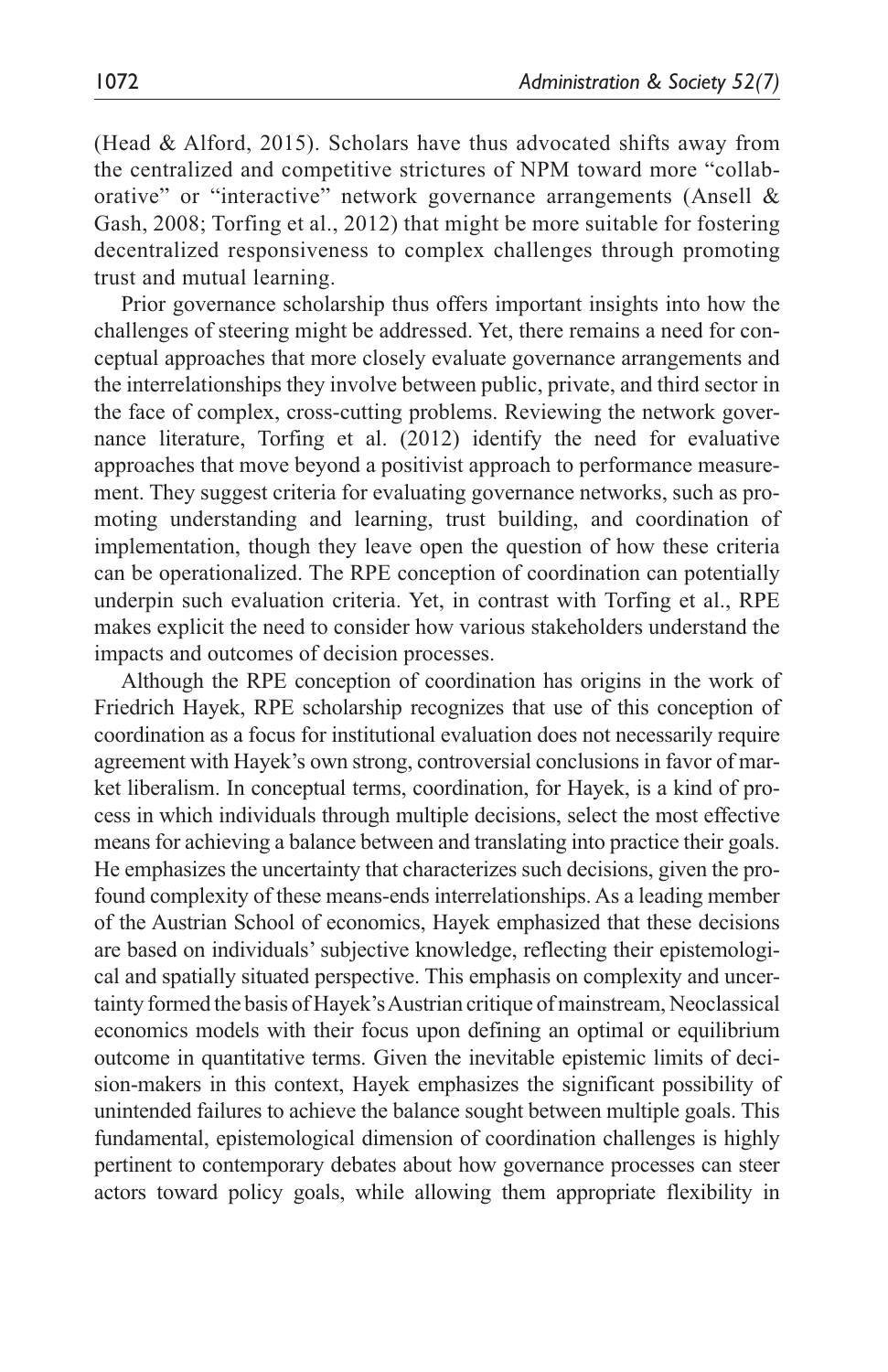selecting and discovering means of achieving them. Coordination in such a "dynamic" sense (Alter & Hage, 1992, p. 83) may lead to better longer term outcomes, even while involving a degree of variation, or "inconsistency" in options chosen across different times and places which might entail short term "inefficiencies" (Greenwood, 2016, p. 33). Although coordination itself is a process, assessing whether actions promote coordination in this sense requires consideration of their consequences. This is in contrast with the usual processorientated treatments of coordination in political science and public administration (Greenwood, 2016, p. 36).

The second fundamental dimension of coordination challenges highlighted by RPE is motivation. In comparison with the epistemic dimension, motivation has been the subject of especially extensive focus in political science, given the strong influence of public choice and sociological approaches. On epistemology, there is of course strong recognition in political science of the importance of understanding the contested character of knowledge concerning complex governance challenges and the "bounded" nature of rationality (Head & Alford, 2015). Indeed, a key strength of "network governance" highlighted by some scholars (e.g., Kooiman, 2000, p. 142) is that it can bring together actors' different, potentially complementary forms of knowledge. Yet, the need highlighted by RPE for detailed analysis of the substantive content of complex policy choices, decisions, and their impacts is not typically addressed by political science. One reason might be that acquiring evidence about policy impacts inevitably requires potentially difficult engagement with knowledge from a variety of natural and social sciences disciplines.

By emphasizing the need for close attention to the specific roles and interrelationships between the various public, private, and third sector actors, RPE can enable closer engagement with evaluative questions about the specificity of different governance models to be addressed, that, as Davies and Chorianopoulos (2018) point out, tend to be sidestepped by literatures on network governance. As well as the multiple, often cross-cutting range of criteria involved in complex policy challenges, RPE highlights the different *scales* of decision-making and allocative *mechanisms* that these models involve and their varying effects on the epistemological and incentives dimensions of coordination challenges. Although suggesting coordination is of integral importance to understanding governance processes, RPE does not view politics as somehow reducible to coordination problems. RPE recognizes that the broad goals in terms of which we might assess governance arrangements and policy strategies will inevitably be value-laden, hence open to political contestation. Just as norms, perhaps also ideologies, shape stakeholder views about the role of governance and policy in fostering coordination, perceived impacts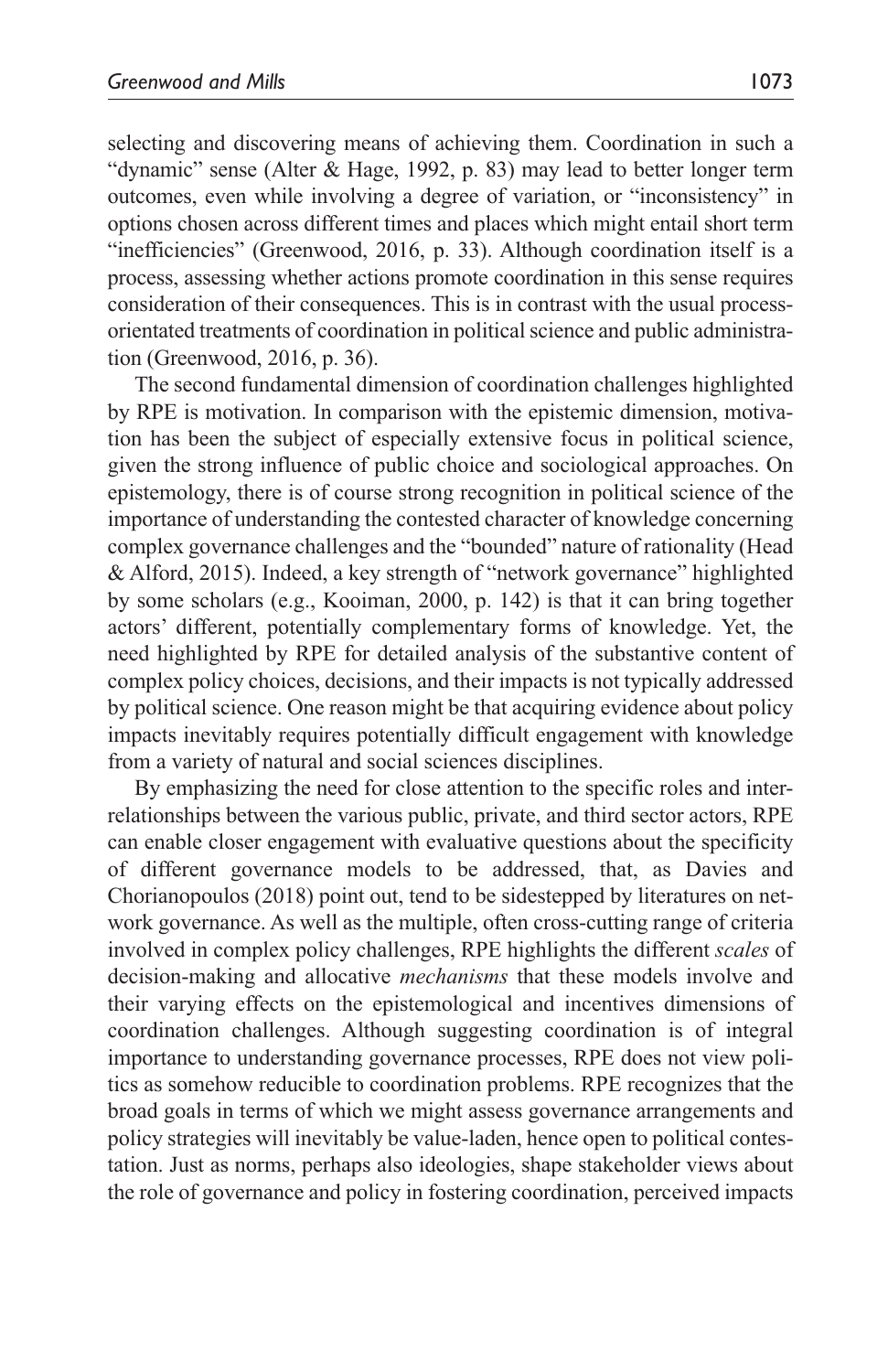of governance and policy strategies in terms of fostering coordination shape the contours of these normative, ideological perspectives. As Lindblom puts it, the selection of means shapes ends, as well as ends shaping means (Lindblom, 1959, p. 81). For example, the aforementioned critiques of NPM might influence the proposals of both social democrats advocating a publicly run health service but also market liberals who take a very critical view of the role of states.

Rather than being impartial, we might expect evaluative research to reflect the normative perspective of the evaluators. Yet, in governance scholarship, there is emerging recognition of the need to combine sensitivity to the contested values and knowledge underpinning stakeholder framings, while seeking to identify widely agreed values that might yield criteria for governance evaluation (Klijn & Koppenjan, 2016, pp. 247-250). Such widely agreed values would often seem to be identifiable, even if only in rather broad terms. In the case of health, for example, most stakeholders are committed to the broad goal of promoting health care and quality of life for all. Coordination challenges concern how to identify the most suitable means of achieving this. As explored in the following sections through a focus on health, we explore and further explain the potential for this RPE conception of coordination to serve as a focus for governance and policy evaluation.

## **The Challenge of Health Governance in England and the 2012 Health and Social Care Act (HSCA)**

The aforementioned challenge of achieving coordination across multiple scales and sectors has been of integral importance to long-standing, often deeply contested, debates about health governance in the United Kingdom. In these debates about NHS governance, there is widespread acceptance of the overarching objective of universal health care provision that promotes the quality of life of all patients. But the question of the precise policy strategies and forms of governance that are most conducive to achieving this broadly agreed goal is contested. Of fundamental importance to health governance and policy evaluation is the problem of allocating resources for the development, selection, and delivery of health interventions and care pathways provided by different NHS sectors. These questions of *allocation* are distinguishable from those of the *processes* through which policy is made across different *scales* and delivered locally through particular allocative *mechanisms*. These key aspects of coordination challenges are depicted in Table 1 below, along with key organizational features of the English NHS through which these challenges have recently been addressed.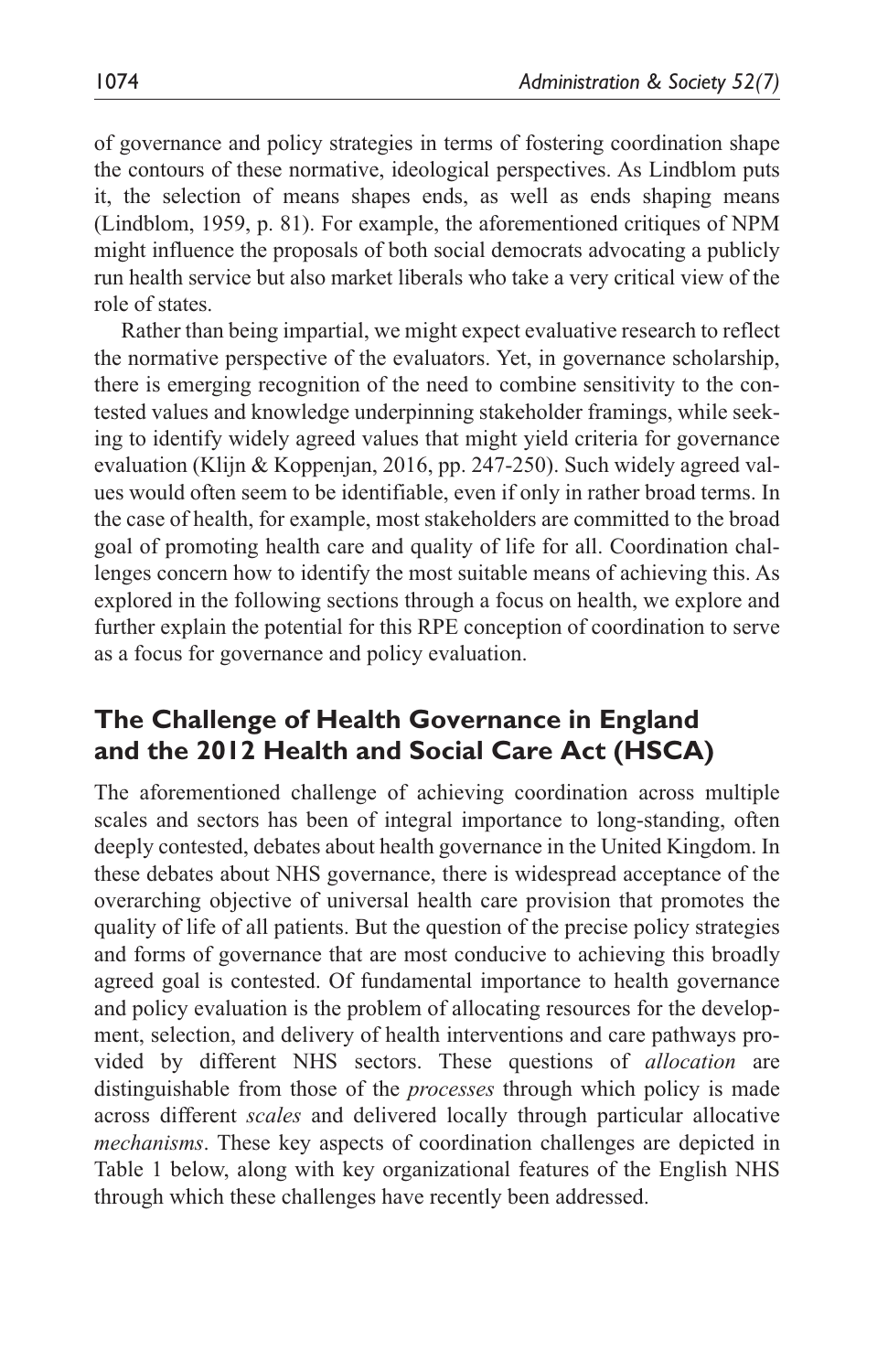| Resource allocation and<br>choice of interventions<br>across sectors                                                                                                                                                                                                                  | Processes                                                                                                                                                                                                                                                            |                                                                                                                                                                                                                             |
|---------------------------------------------------------------------------------------------------------------------------------------------------------------------------------------------------------------------------------------------------------------------------------------|----------------------------------------------------------------------------------------------------------------------------------------------------------------------------------------------------------------------------------------------------------------------|-----------------------------------------------------------------------------------------------------------------------------------------------------------------------------------------------------------------------------|
|                                                                                                                                                                                                                                                                                       | Scale                                                                                                                                                                                                                                                                | Allocative mechanisms                                                                                                                                                                                                       |
| Development<br>and selection of<br>interventions and<br>pathways within and<br>across sectors<br>Achieving balance<br>$\bullet$<br>between sectors:<br>$\circ$<br>Public health,<br>community care,<br>primary care, and<br>secondary care<br>$\circ$<br>NHS and local<br>authorities | Role of Department<br>of Health and national<br>organizations in<br>developing policy<br>and monitoring<br>implementation<br>• Role of clinical<br>guidelines, quality<br>standards, and targets<br>Size and role of<br>$\bullet$<br>regional/local<br>organizations | $\bullet$ Networks and<br>partnerships<br>Direct patient,<br>citizen, and clinician<br>involvement<br>Direct public<br>$\bullet$<br>administration<br>Quasi-markets<br>(purchaser/provider<br>split and contracting<br>out) |

**Table 1.** Elements of Coordination Challenges in the English NHS.

NHS = National Health Service.

Our case study assesses the effectiveness of NHS governance reforms in the 2012 HSCA, passed by the U.K. Coalition Government. The HSCA involved significant changes to the scales and mechanisms through which central government sought to steer local service delivery. The HSCA was one of a series of NHS reforms traceable back to the introduction of NPM approaches under Margaret Thatcher's Conservative government in the 1980s (1979-1990). Assessing such reforms requires a brief overview of the key elements of the U.K. NHS governance, the significance of which has changed and evolved, particularly since the 1980s. This U.K. governance context, introduced further below, is also important for understanding the various areas of health evaluation research discussed in Section 4, which tend to have a strong U.K. focus.

### *The NHS in Historical Context*

Some key institutional features of the U.K. NHS have been present since it was established in 1948 with the aim of securing health care for all citizens free at the point of use (Ham & Smith, 2010). A fully comprehensive health service was created featuring the main types of health care, including public health, community care, and medical services. The original design was characterized by a key distinction between "primary" and "secondary" care sectors that remains in place today. "Primary care" is delivered by General Practitioners (GPs) who are "gatekeepers" to the service, providing some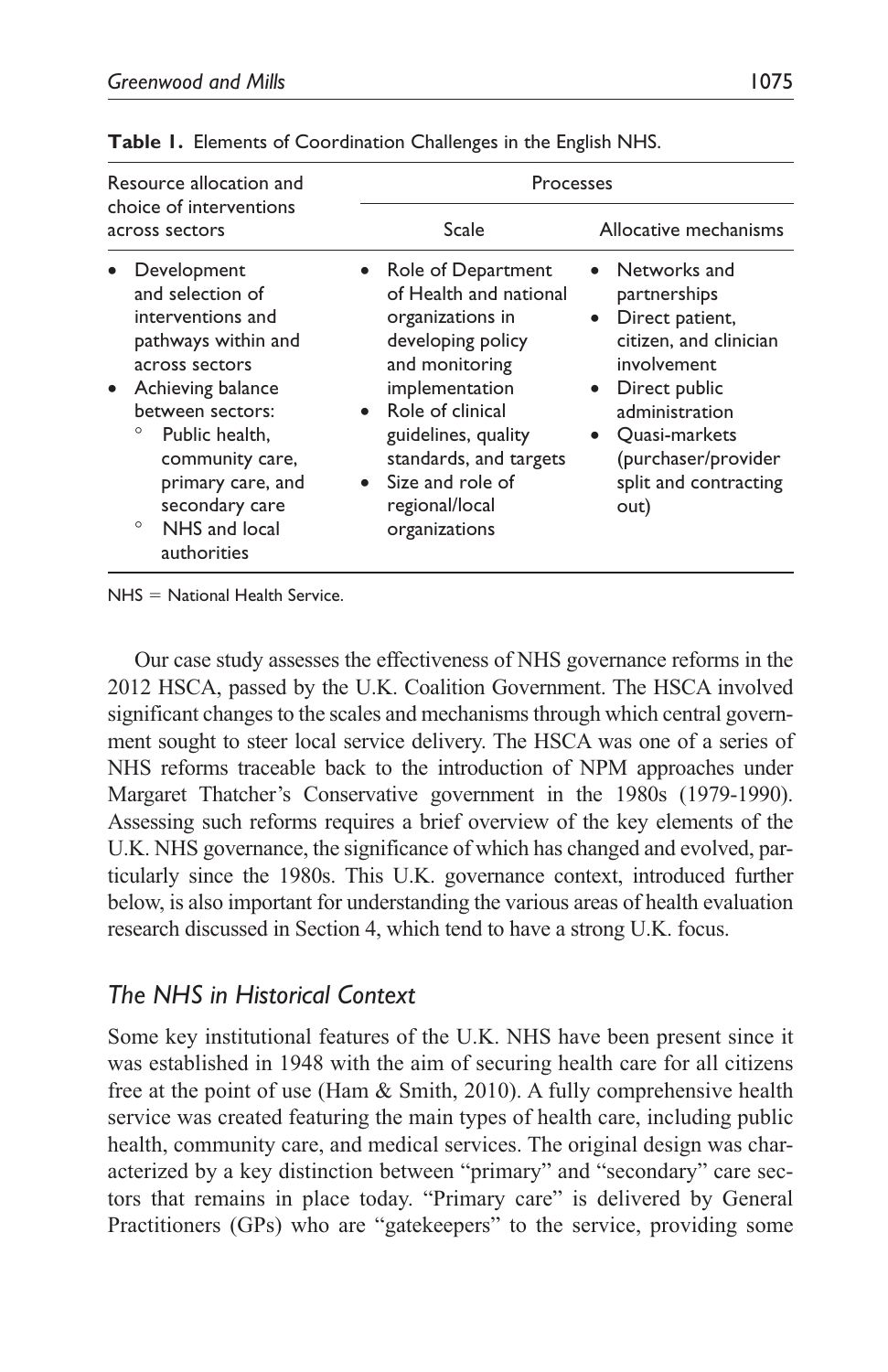diagnostic and routine services while referring patients on to secondary care for more specialist services when necessary. From 1948, newly nationalized hospitals dominated this secondary care sector. Services that were previously the remit of local government, including a range of public health, environmental, and personal health services, were also integrated into the health service. This prompted significant debate, which continues today, about whether such services are more appropriately provided by local government, with its close connection to communities and direct forms of democratic decisionmaking and accountability.

For decades, only minor changes were made to this model (Ham & Smith, 2010, p. 30) until significant reforms were introduced by the Conservative governments in the 1980s and 1990s, New Labor from 1997 to 2010 and the Conservative–Liberal Democrat Coalition (2010-2015). While these successive governments adopted distinct approaches, their reforms involved two key elements, further explained below: quasi-market processes alongside important elements of centralization and performance management.

#### *Key Coordination Challenges in the NHS*

*Centralized governance and performance management.* The appropriate scale of decision-making in the NHS has been subject of much, often heated, debate since the organization was founded (Ham, 2009). In some respects, the NHS has become less centralized since the 1980s, with the Department of Health (DoH) having less influence in the operational decision-making of organizational units. Yet, in other respects NPM reforms since the 1980s have had the effect of greater centralization through forms of national performance management, including the use of targets, quality standards, and financial penalties. Pivotal here was the influence of the global Evidence-Based Medicine (EBM) movement, discussed further below, which aimed to enhance the role of evidence in the selection of health interventions and treatments (Greenhalgh, Howick, & Maskrey, 2014). In the United Kingdom, New Labour established the National Institute for Health Excellence (NICE) in 1998, whose role was to develop national clinical guidelines for NHS services, in part due to concerns about variations in care quality and inequalities of access. These guidelines included "disease-specific" clinical governance to set and enforce standards for conditions deemed to be of vital importance, including stroke, cancer, and cardiovascular disease. Performance systems were also introduced to monitor the efficiency and patient safety of health care delivery, combining with league tables and new regulatory organizations, such as the Care Quality Commission (CQC), for inspecting standards (Ham,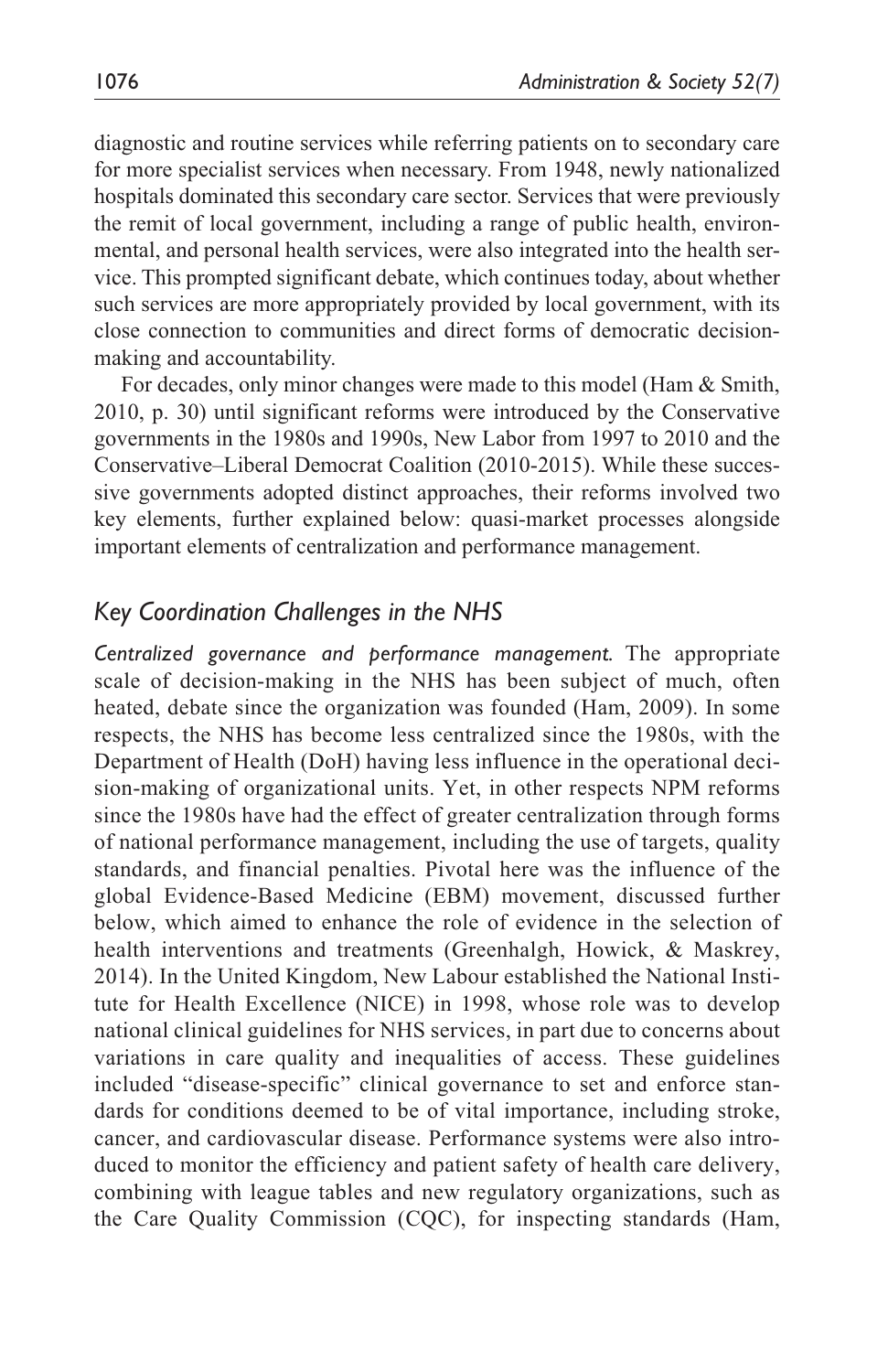2009). As further considered below, the evidence base established by EBM that informed NPM reforms became the subject of some controversy and contestation.

*Increased role for markets and the private sector.* Influenced by NPM theorists (Enthoven, 1985), successive governments have sought to improve performance through "marketization." This was a marked shift away from the previously central role of health authorities who planned health services for particular regional populations (Pollock & Price, 2013, p. 8). With the introduction of the internal market in 1990 (Le Grand, Mays, & Mulligan, 1998) health authorities retained a planning function but their role now became mostly one of purchasing care for local populations from separate provider organizations who managed their own separate budgets. NHS hospitals became NHS Trusts with a corporate structure modeled on the private sector. In opposition, New Labour pledged to dissolve this purchaser–provider split, but once in power their 2001 "NHS Plan" implemented the split with new rigor. Highly performing NHS Trusts were allowed to become "foundation trusts" with new financial freedoms. Health authorities were replaced by Primary Care Trusts (PCTs) also modeled on corporate lines, although initial plans for PCTs to give up their role of direct providers of certain services, such as community nursing services, were dropped because of trade union opposition, reflecting the contested nature of the reform process (Ham, 2009, p. 67). Private sector involvement in health services delivery was also increased by creating "independent sector treatments centres" for elective surgery. These NPM market-oriented reforms were justified on the grounds that simulating markets, or "quasi-markets," within a public sector context would improve performance without compromising the NHS as a universal service free at the point of use (Le Grand et al., 1998). However, in ongoing debates, some defend the original NHS based on direct public administration as uniquely capable of delivering efficient and truly universal health services. Direct government funding and delivery, they argue, saves costs of administration, billing, and marketing, allowing resources to be directed to frontline services (Pollock & Price, 2013, p. 8). Meanwhile, promarket thinkers question whether direct public administration or even quasimarkets can meet the challenges of dynamic coordination in the absence of genuine market signals and incentives (Niemietz, 2016).

The HSCA, the key reform to the English NHS introduced by the Conservative–Liberal Democrat Coalition (2010-2015) government, can be seen as an extension of these NPM reforms, although with some important differences in approach. The HSCA sought to stimulate efficiency gains, patient-centredness and innovation through various scale- and mechanismrelated changes. Diagram 1 depicts the institutional arrangements in the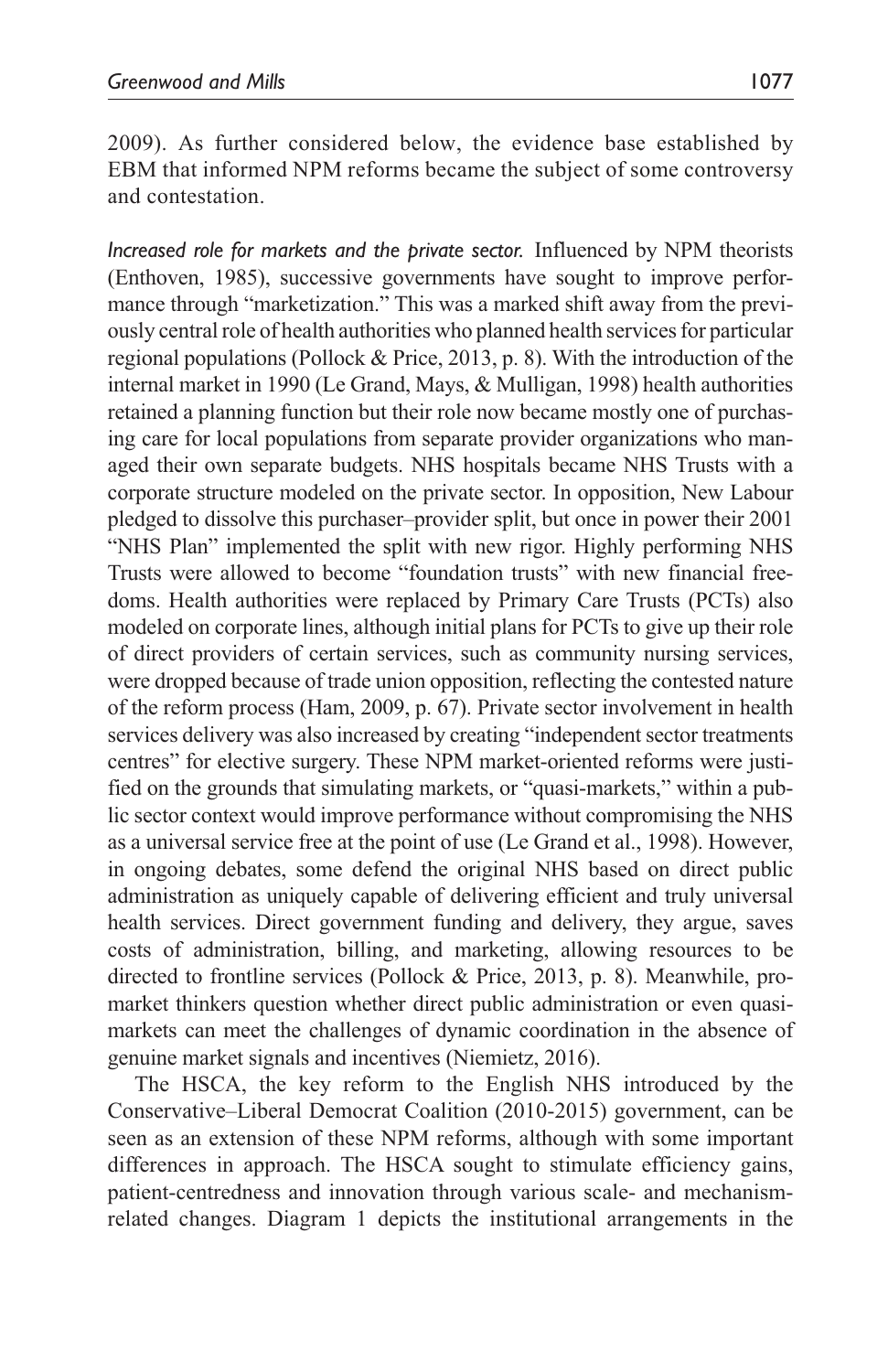

**Diagram 1.** The English NHS following passage of the Health and Social Care Act (2012).

*Note*. NHS = National Health Service.

English NHS after the Act's passage, from national-level organizations to local commissioners and providers, and across sectors (public health, primary care, secondary care). The straight arrows indicate the devolution of authority and finances to a lower level organization while the dotted arrows indicate the upward direction of accountability. The main performance management protocols introduced are also shown.

In relation to scale, the various "outcomes" frameworks listed in Diagram 1 were introduced to foster evaluation and accountability of services. These represented a break from New Labor's "disease-specific" approach, which the Conservative party opposition among others criticized for interfering with local planning decisions and professional judgment (Conservative Party, 2008). Two new national agencies were also established. NHS England took over some responsibility for health governance from the Secretary of State for Health, in a controversial move justified on the basis it would free the health service from political interference. Public Health England was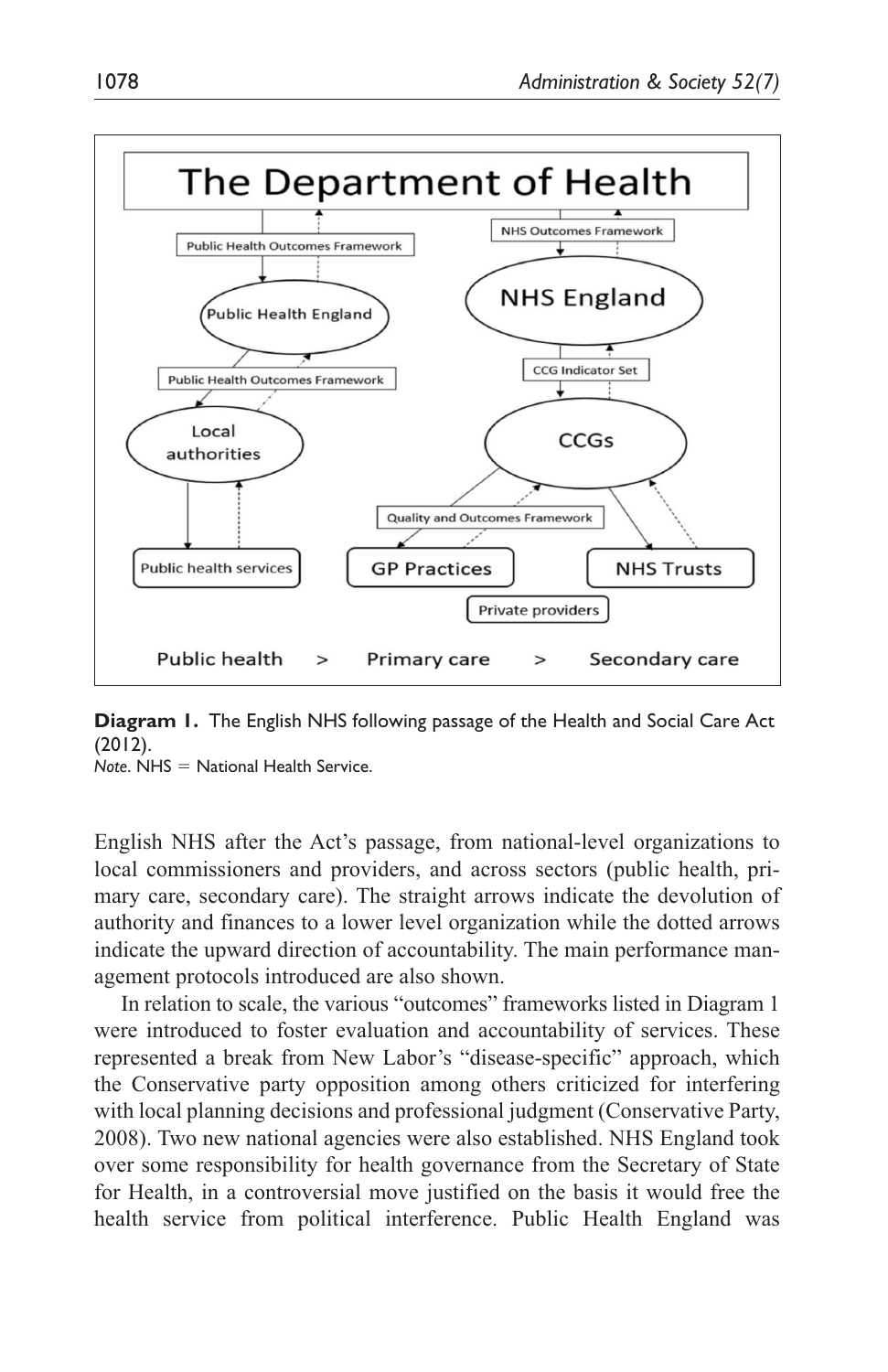established to provide greater visibility for the public health sector, seen by the Coalition as having been sidelined by the original NHS. It would also oversee effective public health service delivery for promoting the well-being of the population.

The main "mechanism" change under the HSCA was the introduction of Clinical-Commissioning Groups (CCGs). Comprised primarily of GPs, CCGs replaced PCTs as commissioners of health services. This was also a scale-related, decentralizing move because CCGs were smaller and responsible for commissioning services for fewer people. CCGs were designed to foster quasi-market processes, representing an extension of the purchaser– provider split in the NHS. Unlike PCTs before them, CCGs do not directly provide any services. It was anticipated that CCGs would contract with greater numbers of providers with diverse ownership arrangements. This, in combination with elevating the GP role in commissioning, was expected to achieve the long-standing objective of successive governments to develop primary care and lessen the dominance of hospital-based, secondary services in the NHS. The Coalition advocated this goal in the context of an aging population and an increase of chronic, lifestyle conditions. As the first point of call with patients, GPs were deemed well placed to develop health services around patients while also transforming the care "pathways" which patients go through to receive treatment from diverse NHS sectors and professional groups (Robertson, Holder, Ross, Naylor, & Machaqueiro, 2016). In addition, responsibility for local public health service provision, previously with PCTs, was moved to local government. Along with the creation of Public Health England, this was part of an effort to develop the public health sector. Local government involvement, the Coalition, argued that it would improve responsiveness and democratic accountability, facilitating the development of "holistic solutions to health and wellbeing" such as investment in cycle lanes and green spaces (DoH, 2011, p. 4).

Hence, the scale- and mechanism-related reforms introduced by the HSCA were part of an ambitious attempt to change the interventions and services provided by the NHS, in response to newly emerging health challenges. Evaluating such governance reforms in the face of complex, cross-cutting health challenges requires close consideration of the interrelationship between sectors, scales, and mechanisms.

## **Coordination Challenges and Evaluation Research in Health**

The different areas of health policy research offer various insights of relevance for understanding coordination challenges for health governance and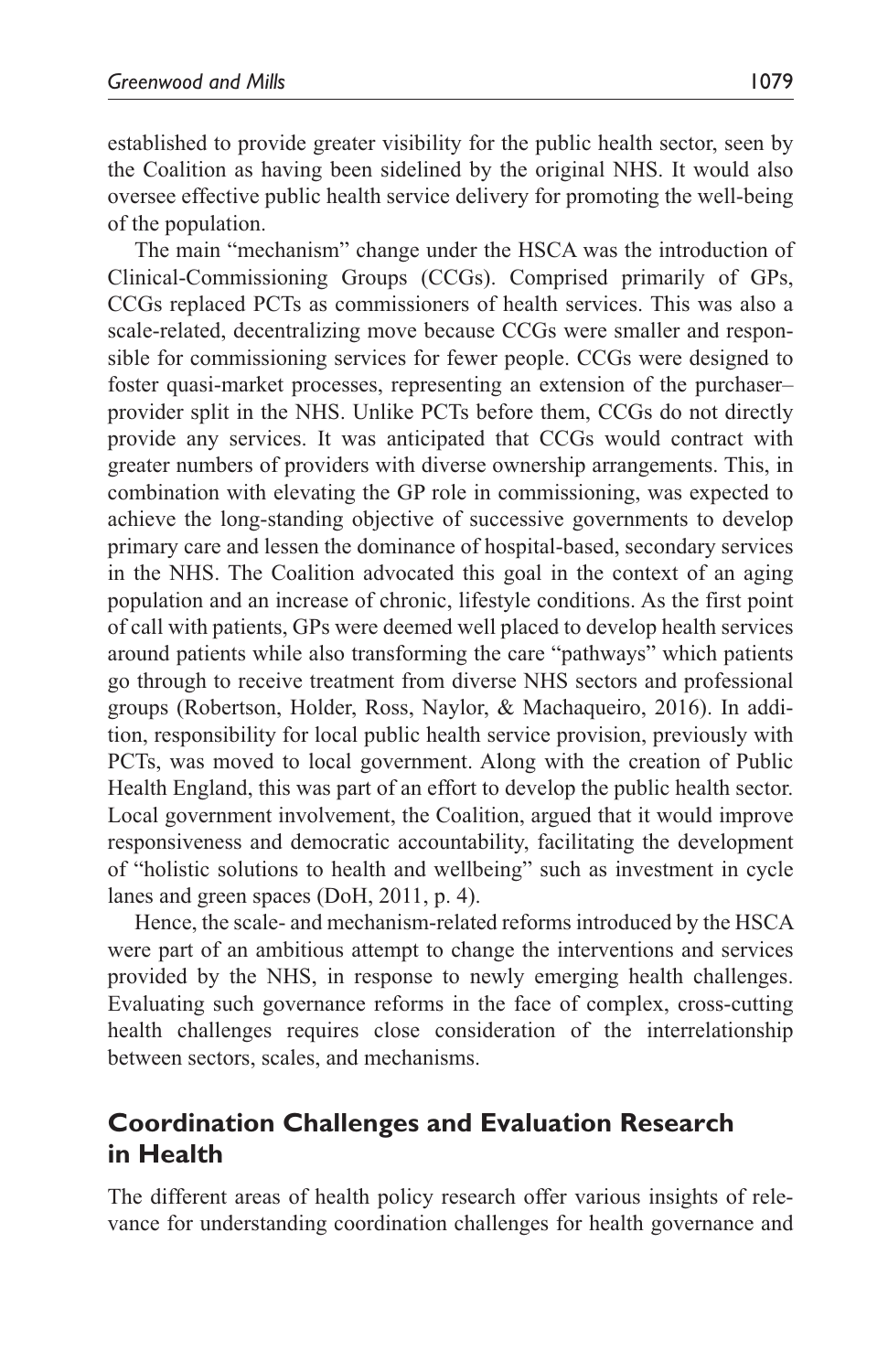for assessing the HSCA reforms. A diverse span of research has emerged since the global EBM movement started in the 1970s (Cochrane, 1972), ranging from the type of intervention research promoted by EBM to approaches assessing the organization and management of health service delivery (Fulop, Allen, Clarke, & Black, 2003). Below, we review how different fields each offer important insights into the three aspects of coordination challenges scale, mechanisms, and balancing the choice of interventions across sectors. However, there is little engagement between these different research fields, which tend to be demarcated into distinct subfields causing the interconnected nature of coordination challenges to be obscured. As explained below, a more comprehensive assessment is required of the governance arrangements through which policies are formed and delivered.

#### *Scale*

A vast body of research exists on the question of scale, most notably about the centralization that NPM reforms entailed. Although much of the research emphasizes the benefits of this shift (Mays, 2006), the use of performance management has come under significant recent criticism for crowding out important aspects of care quality (Ham, Berwick, & Dixon, 2016; Lamont & Waring, 2015). Contrasting methodological assumptions are apparent in this debate. Outcome-oriented research is dominated by positivist analysis of the impacts of performance management protocols on some measurable performance criteria. This approach tends to provide a supportive account of how performance management can improve health outcomes and reduce variation in quality (Mays, 2006). However, critics highlight examples where centrally defined guidelines and standards, often informed by the methods of EBM further discussed below, have failed to capture significant forms of relevant knowledge (an epistemological issue) and where targets and penalties combine with this problem to motivate local actors to deliver inappropriate care (an incentives issue). For example, NICE's decision to lower diagnostic thresholds for the use of the cholesterol-lowering drugs "statins" for patients at risk of stroke or heart disease caused controversy. Critics warned that new guidelines incorporating the revised thresholds would expose patients to excessive drug use (Godlee, 2014). A further example was the Francis Inquiry findings at Mid-Staffordshire NHS Trust involving shocking levels of negligence between 2005 and 2009 in part because of managements' focus on clinical and financial targets crowding out care and compassion (Mid Staffs Public Inquiry, 2013).

The problems have prompted a shift away from the "measure and manage" NPM orthodoxy among quarters of the research community, particularly in health services and quality improvement research which focus on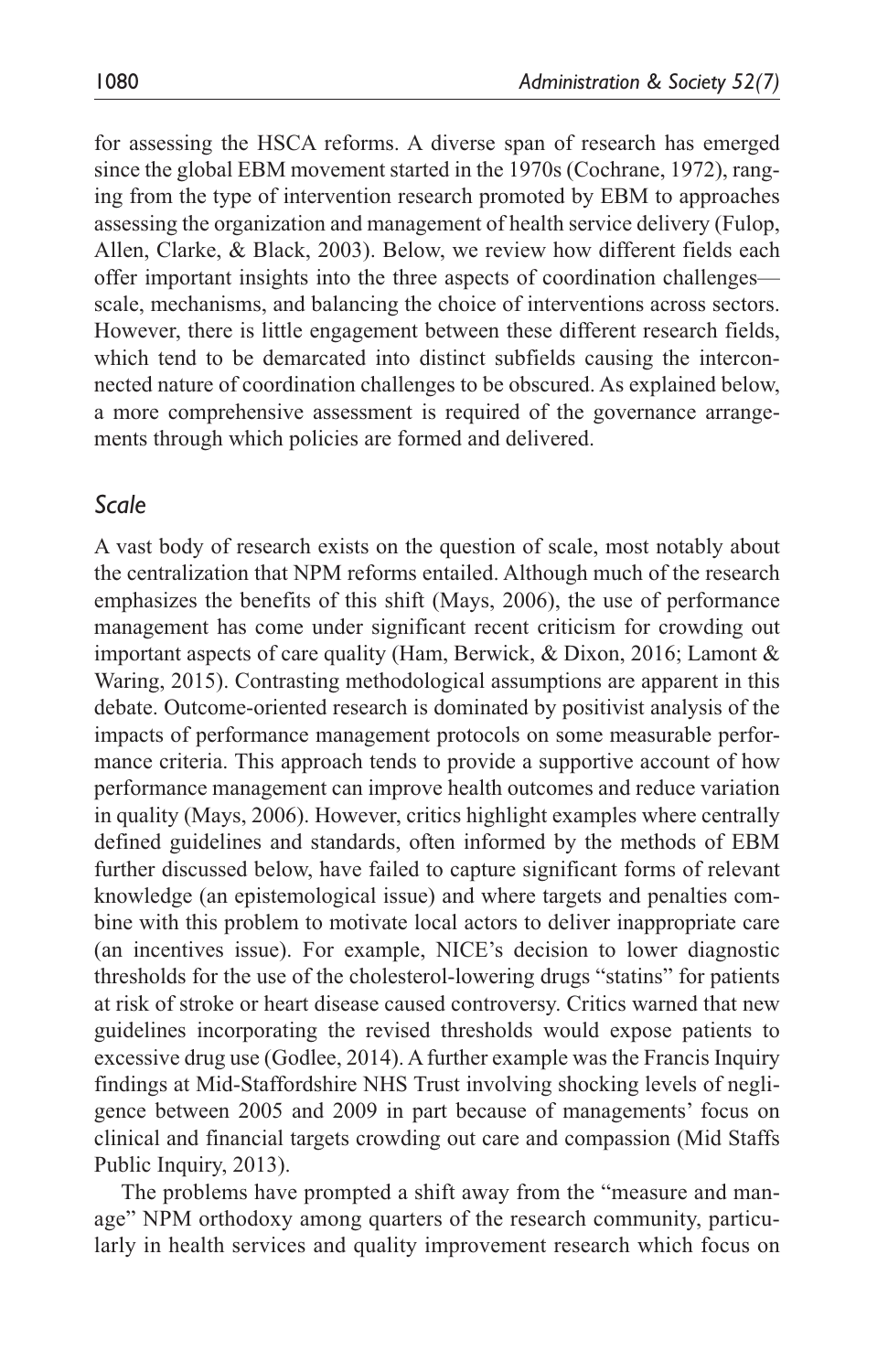improving services locally (Lamont & Waring, 2015). Increasingly, participatory research and improvement methods are advocated to improve performance, utilizing the knowledge of patients and professionals locally, said to be suppressed by NPM. Yet, a coordinating role for performance management is still recognized, even by critics of NPM, as a guide for these local, collaborative processes (Ham et al., 2016). Further assessment of the impacts of centralized governance on local health care requires more detailed exploration than is provided by the positivist-influenced, outcomeoriented research addressing scale. This research is also limited because it does not explore linked questions about the impacts of different policy delivery mechanisms. As reviewed below, these are only addressed by a separate, rather isolated body of research.

### *Mechanisms*

Research on quasi-market mechanisms explores their effectiveness in isolation rather than their interconnection with questions of scale. A range of theoretical and empirical approaches have sought to evaluate NHS quasimarket reforms, yielding conflicting accounts of whether they improved performance (Le Grand et al., 1998). The positivist, outcome-oriented research has proved controversial. A study by Cooper, Gibbons, Jones, and McGuire (2011) which showed that New Labor's quasi-market reforms improved performance, approvingly cited by Prime Minister David Cameron during the passage of the HSCA, was criticized by some academics as having confused a correlation with causation (Pollock et al., 2011). Qualitative, process-oriented research has explored the impact of quasi-market reforms on the processes and relationships which underpin health care delivery, often finding significant incentive-related problems. The purchaser–provider split and the financial imperatives this entails have been criticized for perversely disincentivising interorganizational and cross-sectoral collaboration, sometimes resulting in fragmented care pathways (Flynn, Williams, & Pickard, 1996; Ham & Smith, 2010). Closely related research on the contractual arrangements for allocating resources and risk across the purchaser–provider split emphasize how the complexity of health care results in inevitably incomplete contracts. Performance thus hinges on relational norms and trust rather than competition (Allen, 2002). Although these studies suggest grounds for questioning the performance-enhancing potential of quasi-markets in health, they offer little engagement with the dynamically changing, epistemological dimension of coordination challenges highlighted by RPE. The HSCA is only the most recent example where policymakers have sought to utilize quasi-market processes to stimulate innovation and achieve the long-standing aim of developing the primary care sector. This suggests the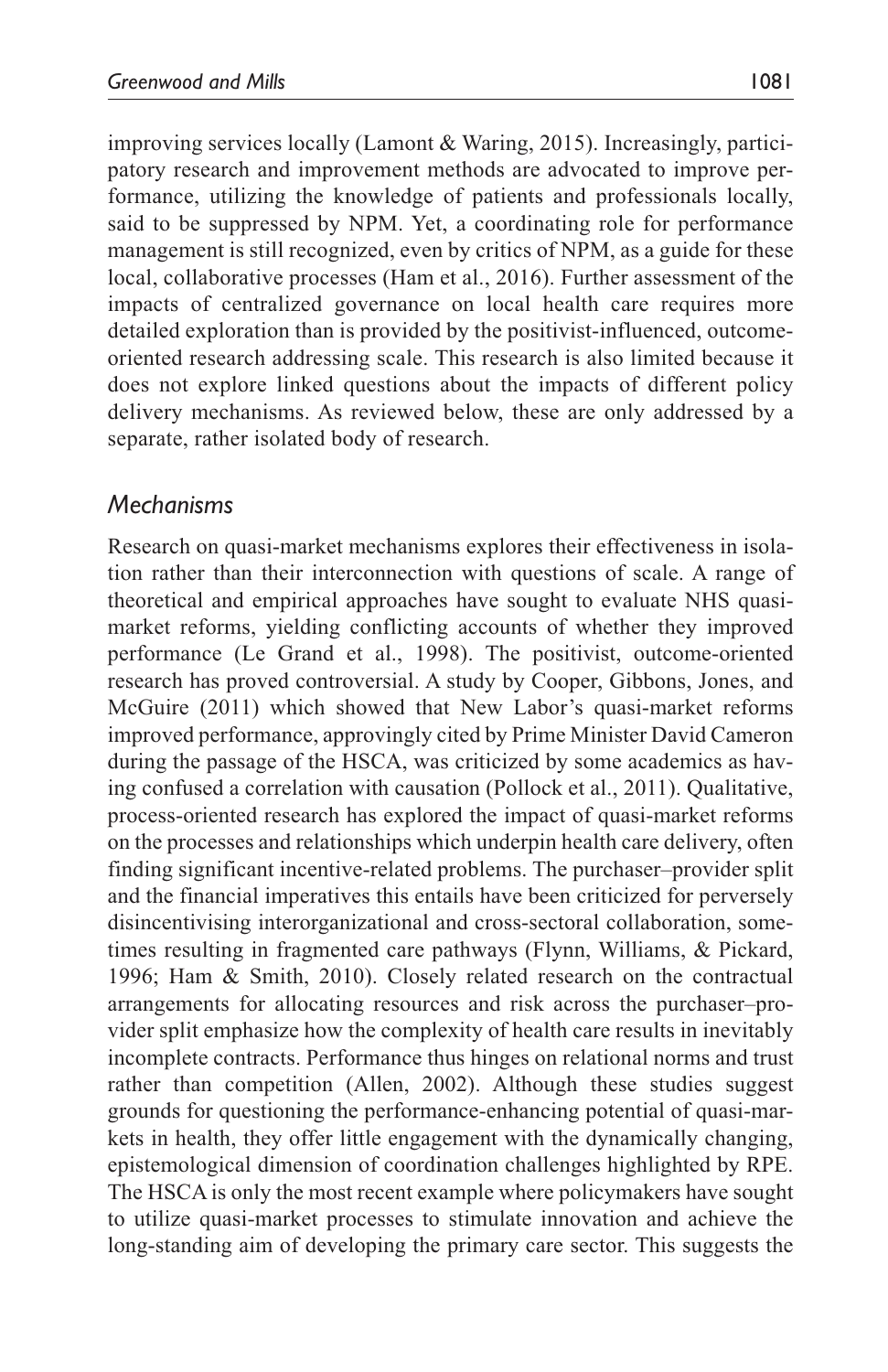need for closer evaluation of health care outcomes viewed in terms of dynamic coordination instead of more static, process criteria. Some disruption to existing processes and relationships may be desirable if this improves outcomes in the longer term, given new health challenges, once new arrangements are more settled.

### *Resource Allocation: Interventions and Sectors*

A further weakness of these literatures on scale and mechanism is that they do not evaluate in detail how changing forms of governance affect the kinds of interventions, services, and care pathways received by patients. By contrast, the field of intervention research, heavily influenced by EBM, engages directly with such evaluation. However, the implications for assessing health governance are not typically drawn out. Despite this demarcation between research fields, considerable recent methodological debate and innovation in intervention research usefully elucidates some of the key health governance challenges.

EBM, being closely concerned with the reliability of policy recommendations, was highly positivistic when it first emerged, classifying evidence by the perceived rigor of the methods through which it is created (Ho, Ling,  $\&$ Masoudi, 2008). Positivist methods assume the possibility of establishing objective proof concerning the degree of efficacy of specific interventions. However, EBM's claim to value neutrality has been criticized for suppressing the values and trade-offs involved in developing treatment plans for patients (Upshur, 2003). Furthermore, researchers in various areas, including nursing, psychology, and public health, have criticized EBM for biasing decisionmaking toward medical interventions, derogatively termed "biomedical." A key issue concerns how the broad goal of quality of life is operationalized. Critics argue that positivist research obscures the importance of caring and relationships in health care delivery and the potential of more holistic approaches addressing lifestyles and socioeconomic factors affecting public health. Such multifaceted interventions and their outcomes are not easily measurable, hence a scientific experimental analysis of them is inappropriate (Hollinghurst, Shaw, & Thompson, 2008). Yet, these public health approaches are of vital importance in the context of an aging population and a rise of chronic lifestyle conditions (Wilkinson & Marmot, 2006).

This problem reflects the Hayekian point regarding the limitations of quantification given the conditions of uncertainty and complexity in which researchers and policymakers operate. Significant methodological innovation across the field of intervention research reflects a recognition of the limitations to positivist EBM and the subjectivity of knowledge Qualitative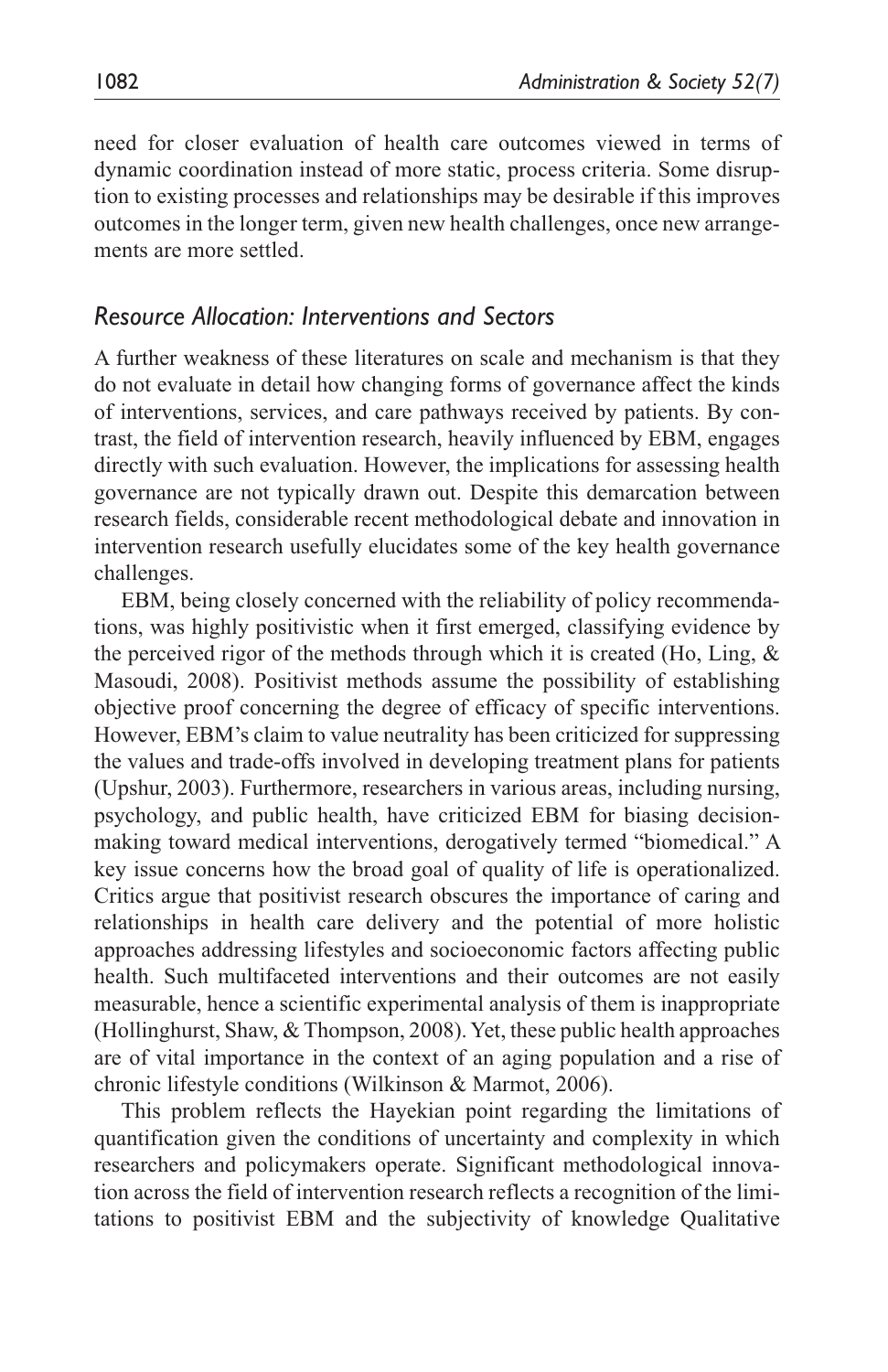evaluation of patients "lived experiences" within clinical trials is now more widely undertaken. Furthermore, economic evaluation in intervention research has evolved to provide more user-friendly information that is sensitive to diverse patient values. So-called "Shared Decision-Making" tools provide information on the health outcomes and the side effects of different treatment options, allowing patients and professionals to make decisions about treatment plans that are sensitive to each patients' condition and life goals (Tamhane, Rodriguez-Gutierrez, Hargraves, & Montori, 2015).

These shifts in intervention research highlight the epistemological challenges involved in selecting interventions and achieving sectoral balance in a dynamically changing social context, given the different forms of knowledge requiring consideration. Yet, intervention research (including its positivist and postpositivist variants) is notably silent on questions of governance design and evaluation. There is an affinity between recent postpositivist criticisms of EBM and calls for more decentralized governance (an issue of scale) to facilitate more direct professional, patient, and public involvement in health care delivery. Yet the question of what forms of governance would be conducive to this are not directly explored in this research field.

# **Coordination as a Focus for Health Governance Evaluation**

A focus on coordination challenges as conceptualized by RPE offers a holistic approach that can draw from the insights of the different subfields of health evaluation research. As is evident in the review of these subfields in Section 4, evaluation in terms of the broad goal of universal health care and quality of life requires recognition of the various, specific evaluation criteria involved in achieving this. These include the need to balance the selection of medical interventions with preventive strategies across varying socioeconomic contexts, while considering patient preferences and the broader criterion of well-being. This breadth of criteria entails the need for health governance evaluation to consider the range of stakeholder perspectives, expertise and locally situated knowledge. As has been highlighted by the interpretivist turn in policy analysis (Fischer, Fischer, & Forester, 1993; Hawkesworth, 1988), different stakeholder views will inevitably reflect contrasting subjective understandings and norms. In the case of health, this applies first to stakeholder views about the development and selection of health strategies and interventions. Second, this applies to the question of the effects of governance and policy reforms concerning the interrelated questions of organizational *scale* and *mechanisms* for decision-making. RPE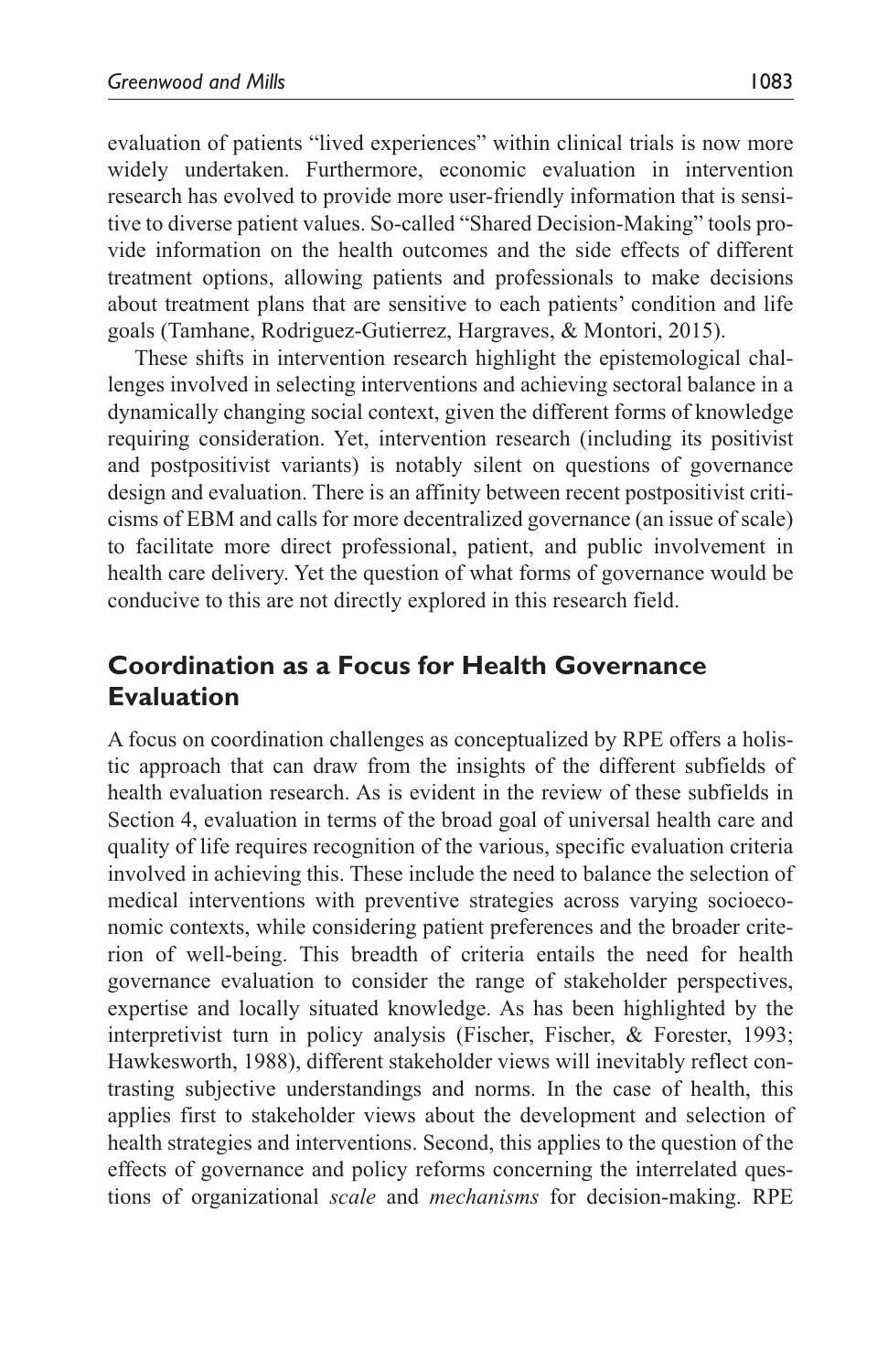highlights the need for detailed exploration of these interrelated aspects of governance and its outcomes.

As interpretivists emphasize, contrasting stakeholder views might reflect fundamentally different values. This poses a challenge for research seeking to make evaluative claims that would inevitably prioritize some values over others. Yet, there could still be significant common ground, either in terms of broadly agreed ends, or in understandings of the impacts of specific means for achieving them, that can inform governance evaluation. Identifying the extent of such common ground requires detailed analysis of stakeholder perspectives. Interpretivist methodologies, analyzing policy discourses, or "framings" (Rein & Schön, 1994) have tended to focus on uncovering fundamental differences between stakeholder perceptions in terms of their underpinning values or assumptions. Yet, they tend to lack a detailed focus upon how various stakeholders understand the complex choices and trade-offs involved in defining governance arrangements and policy strategies and tools at various scales for translating goals into practice. As well as establishing the degree of common ground between stakeholders, such a detailed analysis can also offer insights into specially contested areas. Contestation might reflect fundamentally different values or understandings. Yet, as is made clear by RPE with its epistemological focus, disagreements might also highlight where particular stakeholders offer knowledge and insights not held or fully understood by others. In the case of health governance, examples of such "knowledge gaps" might include where the definition of performance targets causes key aspects of local practice to be neglected or where fragmentation of services results in a lack of knowledge sharing between service providers. Where there is broad agreement that such actual or potential unintended consequences are negative, this provides grounds for questioning governance and policy effectiveness in coordinating attainment of the sought balance of policy goals. Again, standard interpretivist approaches do not offer the kind of detailed analysis of complex coordination challenges required for such evaluation.

Uncovering the nature and extent of such coordination problems demands detailed analysis and comparison of stakeholder views. This can be achieved by asking stakeholders, through semi-structured interviewing, to appraise "strengths, weaknesses, opportunities, and threats" (SWOT). This approach can uncover unforeseen themes and capture locally situated stakeholder knowledge and expertise concerning governance and policy processes and their outcomes. SWOT fosters a sufficient focus on evaluation while allowing a degree of openness, allowing stakeholders to highlight issues of particular concern to them that the researcher may not have anticipated. Our case study below adopts this approach to data collection, identifying key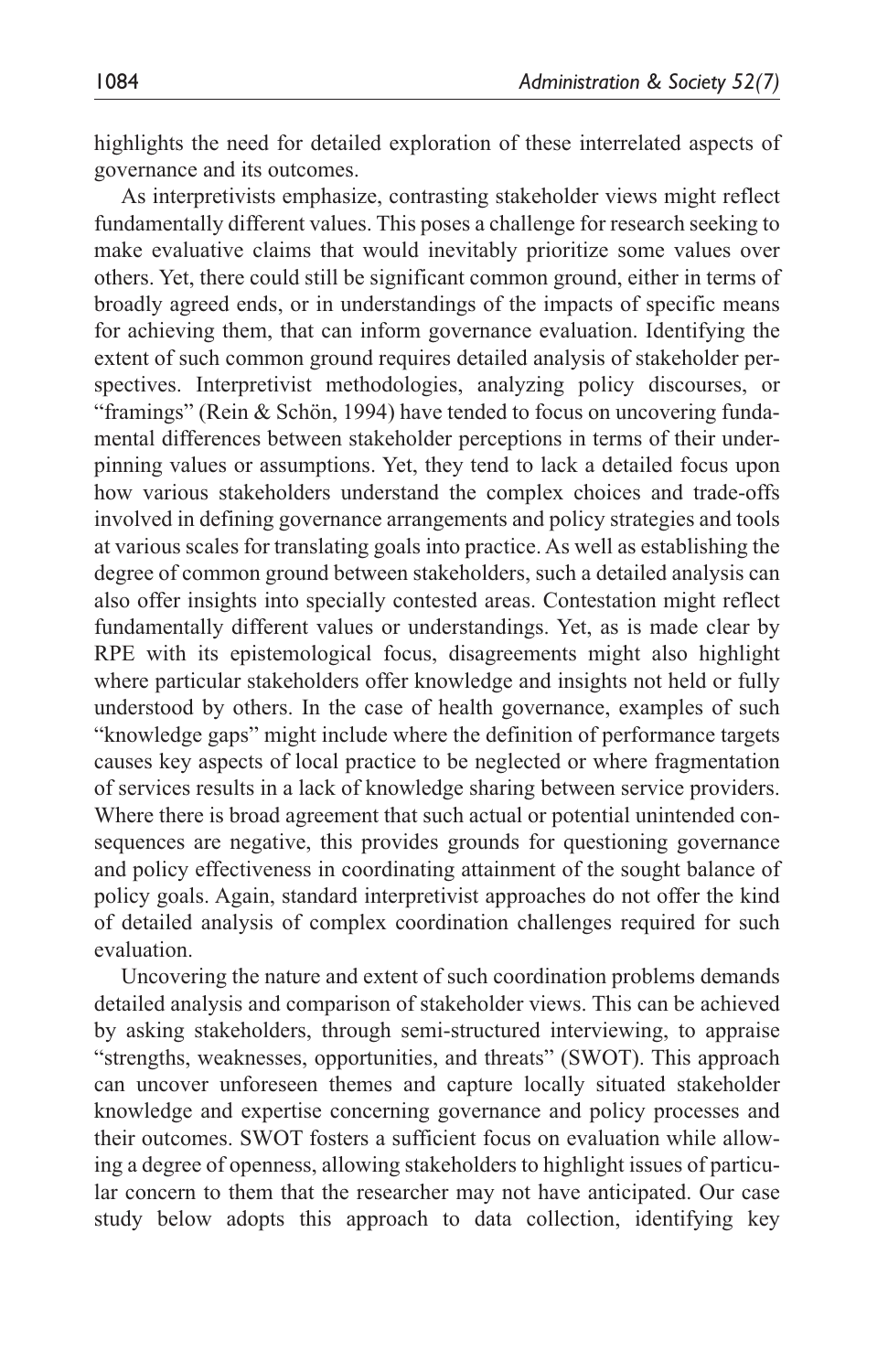coordination problems highlighted by a significant number of stakeholders. Reflecting the dual focus of RPE, SWOT can identify both epistemological and incentives-related issues, according to what stakeholders view as significant. The interview method allows for exploration of the potentially close interrelationship between these two dimensions shaping governance outcomes. One's understanding of the most effective solutions to complex problems will affect perceptions of the suitability of particular incentives. In this respect, a focus on perceptions of outcomes can enrich our understanding of processes.

# **Case Study: Impacts of the HSCA on Diabetes Care in England**

## *The Case of Diabetes Care*

Our case study focuses on diabetes because it is a complex challenge, recognized to be of increasing global significance (Farooqi, 2012). Successful management of the condition requires coordination across various NHS sectors where questions concerning scale and mechanism are of integral importance. To understand this, the two main types of diabetes require consideration. Type 1 diabetes (DT1) typically starts in early adolescence, with links to hereditary factors. Type 2 diabetes (DT2), by contrast, usually occurs in later life, being linked to unhealthy lifestyles. Without effective treatment, both can cause a range of complications that greatly reduce life expectancy, including cardiovascular disease, stroke, kidney disease, diabetic retinopathy, and foot ulcers leading to leg amputations. Given these diverse causes and consequences, different types of interventions across health sectors can combat the condition:

- Public health—a primarily preventive role for addressing DT2, given the links of this condition to lifestyles. These range from medicaloriented interventions (e.g., the NHS Health Check for screening individuals at risk of diabetes) to "socioeconomic" measures promoting community health (e.g., building cycle lanes, taxing unhealthy foods, etc.).
- Primary care—mainly a dual treatment and preventive role for people newly diagnosed with DT2 or DT1 patients with good control of their diabetes. A key treatment goal is to prevent harmful complications that reduce quality of life and require either emergency hospital admission or a referral for costly hospital services.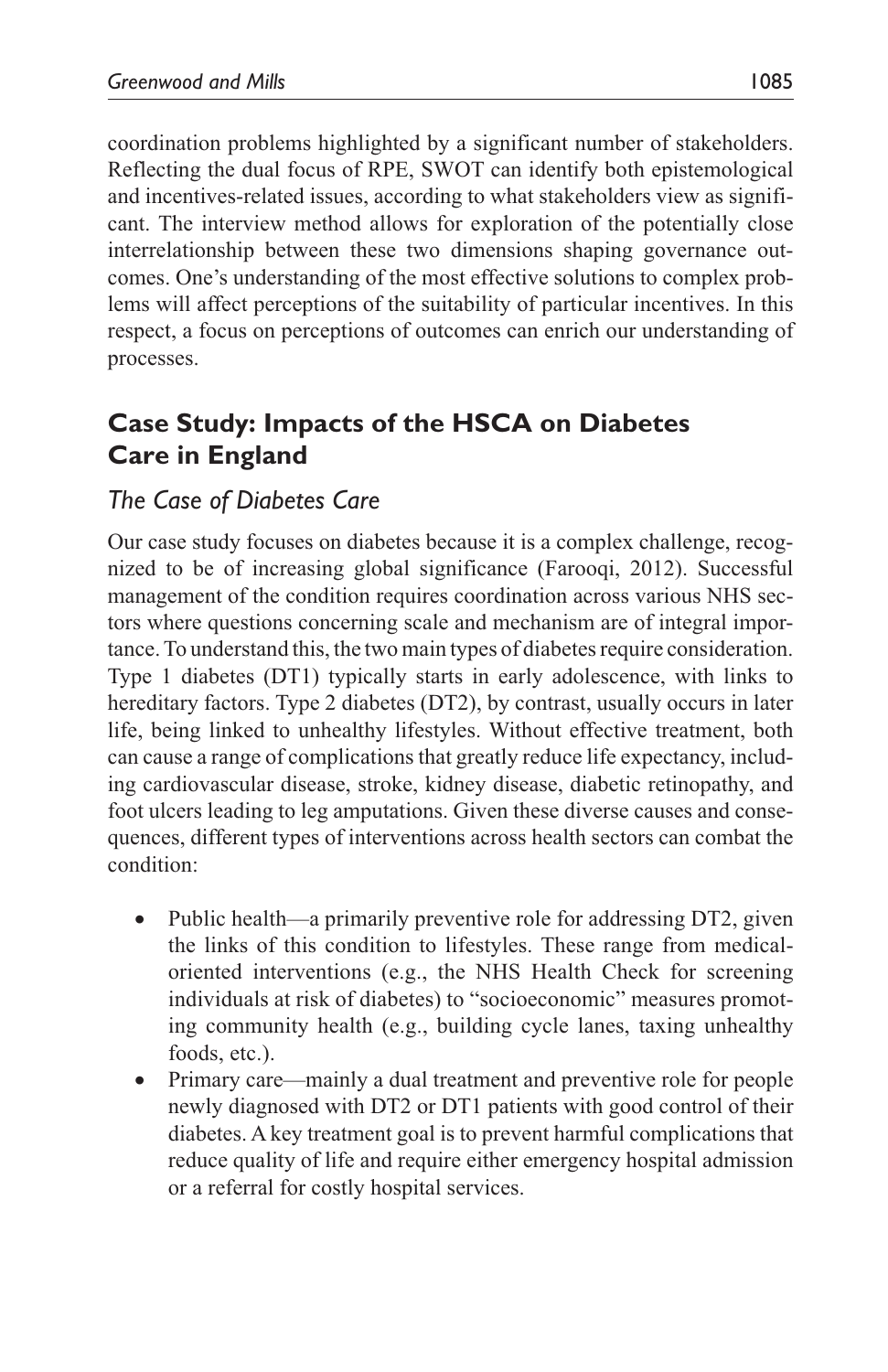• Secondary care—treating diabetes patients, whether DT1 or DT2, with complex health needs or complications requiring specialist input. The goal here is to improve the management of diabetes and treat complications to prolong life. Care is provided by teams of diabetes specialists, including diabetes nurses, podiatrists, nephrologists, and ophthalmologists, often based in diabetes clinics attached to NHS hospitals.

### *Method of Data Collection and Analysis*

Our study explores coordination challenges in diabetes governance across these diverse sectors, identifying key themes in stakeholder views about the impacts of the HSCA reforms. We first analyzed policy documents and other materials published by governmental and third-sector stakeholder organizations involved in debates about diabetes care. With the HSCA taking effect in February 2012, 26 qualitative stakeholder interviews using SWOT techniques began in February 2013 to allow the reforms a year to become established, ending in September 2015. Interviewees included local practitioners from the main health professional groups involved in diabetes, including GPs  $(n = 4)$ , diabetes specialists  $(n = 5)$ , and public health professionals  $(n = 4)$ , as well as patient and charity representatives  $(n = 6)$ . Participants were selected initially via "opportunity sampling," followed by "theoretical sampling" in which specific stakeholders are sought to substantiate an emergent theme (Braun  $\&$  Clarke, 2008). Given the illustrative purpose of this case study, the number of stakeholders interviewed from each group was determined qualitatively, ending once thematic saturation was achieved. The data were analyzed using inductive, thematic analysis techniques (Braun & Clarke, 2006) to ensure that emergent categories and themes reflected stakeholder views. Five themes were identified, each expressing a key coordination challenge in diabetes services. From these five themes, we draw evaluative conclusions regarding the impact of the HSCA on the capacity of the NHS to achieve coordination in the face of these complex, interrelated dimensions.

#### *Findings*

All five interconnected themes concern how governance processes shape the selection of interventions and formulation of care pathways, highlighting the significance of the epistemological and incentives-related issues and their interconnectedness. The first two themes primarily concern the issue of scale, particularly the desirability of nationally defined, diabetes-specific clinical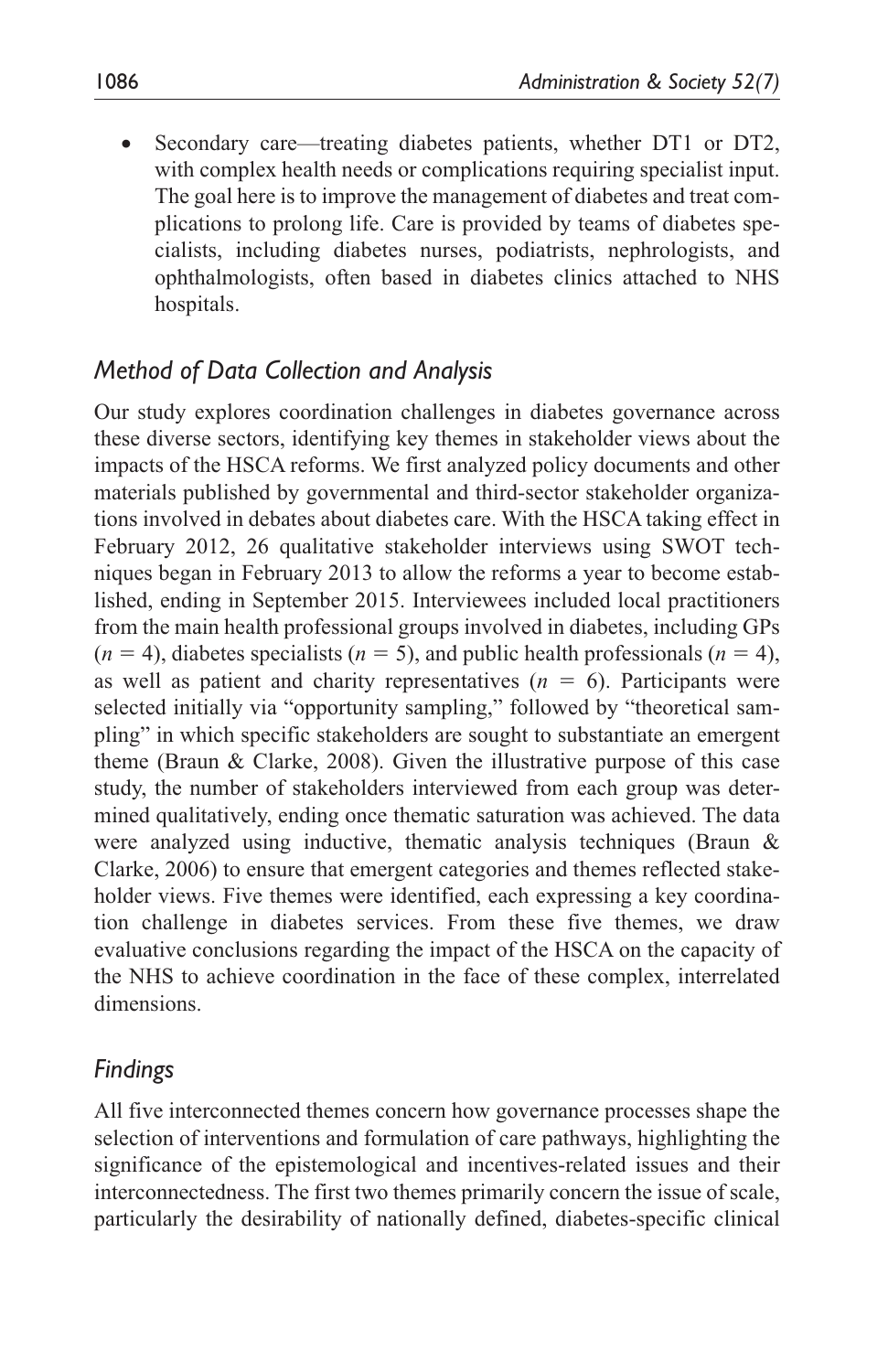governance. The subsequent three themes relate to mechanisms shaping local health care delivery. Each theme highlights the interrelationships between allocative issues and the questions of scale and mechanism, respectively. As further explained in the section "Evaluation Summary", our findings concerning the weaknesses and limitations of the 2012 reforms anticipate how the reform process has subsequently evolved, with policy-makers now acknowledging the need for governance arrangements to more strongly foster an integrated approach to addressing such a complex policy challenge.

*Establishing a national framework while fostering local collaboration.* The Coalition's plan to move away from disease specificity and focus national performance management frameworks on broad health outcomes was the subject of considerable disagreements, in which both the epistemological and incentives-related dimensions of coordination challenges were evident. The prominent charity Diabetes UK was strongly critical of the policy shift, arguing that variations in the quality of NHS diabetes services, estimated by the National Audit Office (NAO; 2012) to cause 24,000 avoidable deaths each year, necessitated national-level diabetes-specific clinical governance. In making this case for greater centralization at a House of Commons Public Accounts Committee (PAC) inquiry into the issue in 2012, Diabetes UK also highlighted anecdotal evidence, discussed in more detail in Themes 4 and 5, that the HSCA had further compromised NHS capacity to address the challenge of diabetes due to the limited knowledge of CCGs. The national, diabetes-specific framework they proposed would consist of quality standards, resources, and financial penalties. There was an epistemic dimension to their argument, concerning the need to ensure that local commissioners know how to act, as well as having the incentive to do so (PAC, 2012). However, these calls for more centralized governance became less pronounced following publication of evidence in 2013 that found the United Kingdom to have some of the highest quality diabetes services internationally, including the lowest rates of early death (NHS England, 2014). The shift away from diabetesspecific clinical governance was also welcomed by other stakeholders, whose criticisms of New Labor's approach alluded to the epistemological challenges of developing detailed central guidance. Reflecting the wider critiques of EBM approaches, the evidence-based underpinning diabetes policy was criticized for assessing diabetes interventions in isolation when most patients have multiple conditions, or "comorbidity." To treat these more complex cases requires, according to this group, collaboration across disease areas and thus central guidance that is more flexible, rather than focusing on particular diseases and conditions.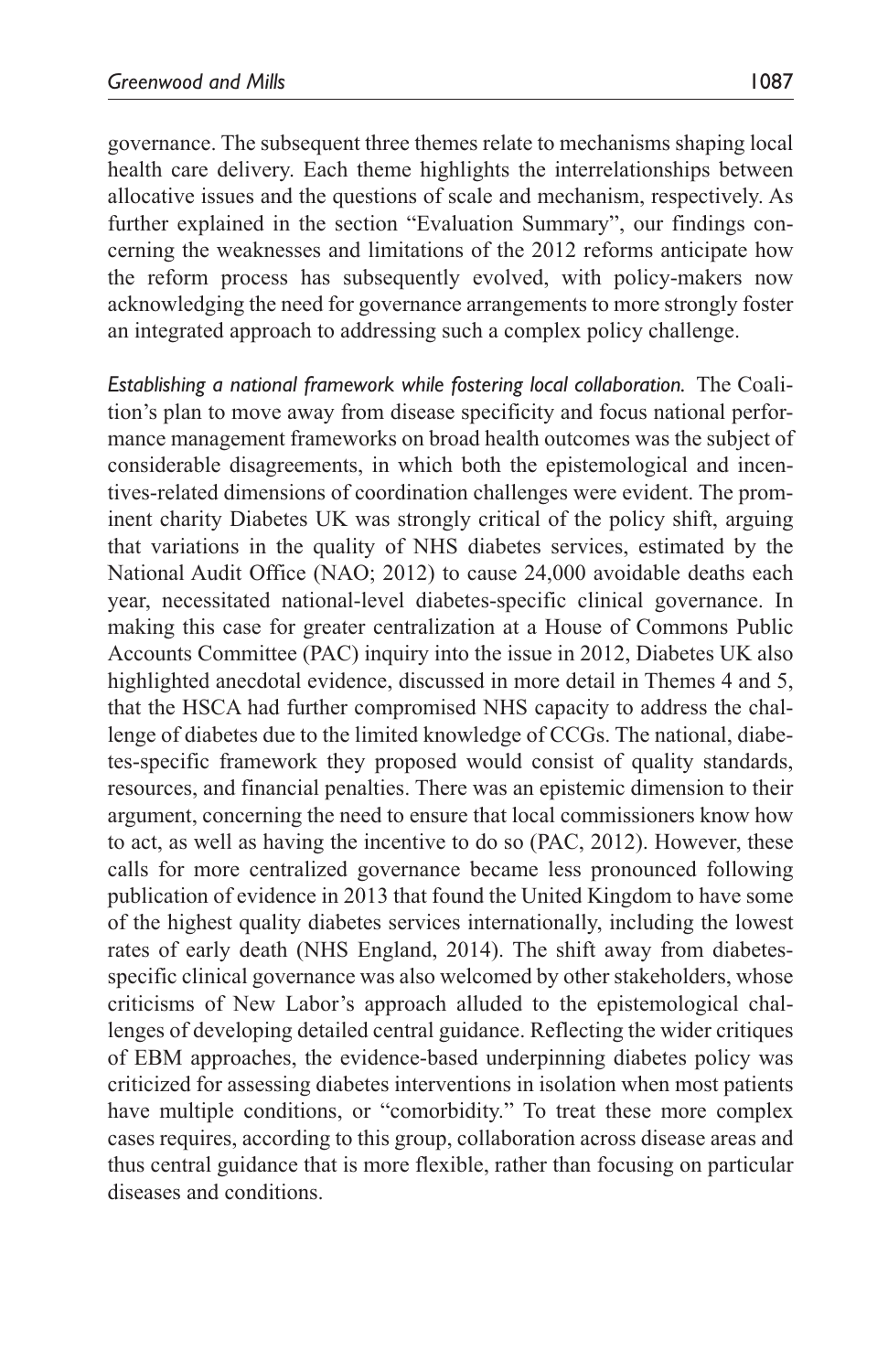Given these alternative views, there was significant justification for the approach of NHS England to seek a compromise between these calls for more and less diabetes-specific central guidance. Best practice guidance for local service provision gave local actors significant discretion in how exactly to implement this (NHS England, 2014). In 2015, a diabetes specialist interviewed, welcomed this renewed attention on the condition after an initial "dilution" in the immediate aftermath of the HSCA reforms. As part of the Coalition's move away from diabetes-specific governance, diabetes improvement networks were dissolved and replaced by larger cardiovascular networks. This new approach was argued to be enhancing collaboration with other professional groups on diabetes:

There's been an awakening interest and understanding of diabetes among the clinicians in the other cardiovascular disease areas as a result of the grouping together. That's been interesting to observe and in the long-run that may be beneficial. What they've woken up to is the proportion of their core business which is actually attributable to diabetes<sup>1</sup>

*The definition and role of performance measures.* This debate about how far guidance for selecting suitable interventions for tackling diabetes can be suitably defined at the national scale was reflected in contrasting views about the suitability of nationally defined diabetes-specific performance indicators as revised by the Coalition's outcomes frameworks. Epistemological questions were strongly evident in these debates. Again, particularly in public health and primary care, there were disagreements about whether specific diabetes targets were conducive to utilizing relevant information and knowledge concerning community conditions and the needs and preferences of patients guiding the selection of interventions. The new "Public Health Outcomes Framework" (PHOF) was widely viewed favorably by stakeholders for raising the profile of public health and facilitating discussions at a local level about public health priorities. More controversial was its use as a performance management tool and in particular the decision to include, in the PHOF, a target for the delivery of the NHS Health Check. Opinions were divided among patient representatives and diabetes professionals, including public health professionals, about the desirability of the NHS Health Check, which seeks to detect cases of elevated blood glucose (or Hemoglobin A1C [HbA1c]) in at-risk individuals. Those supportive of the decision to performance manage the delivery of the NHS Health Check emphasized the critical importance of detecting and treating diabetes before the onset of complications. Yet other stakeholders preferred a socioeconomic approach to combating T2 diabetes that, in contrast with the individual biomedical approach,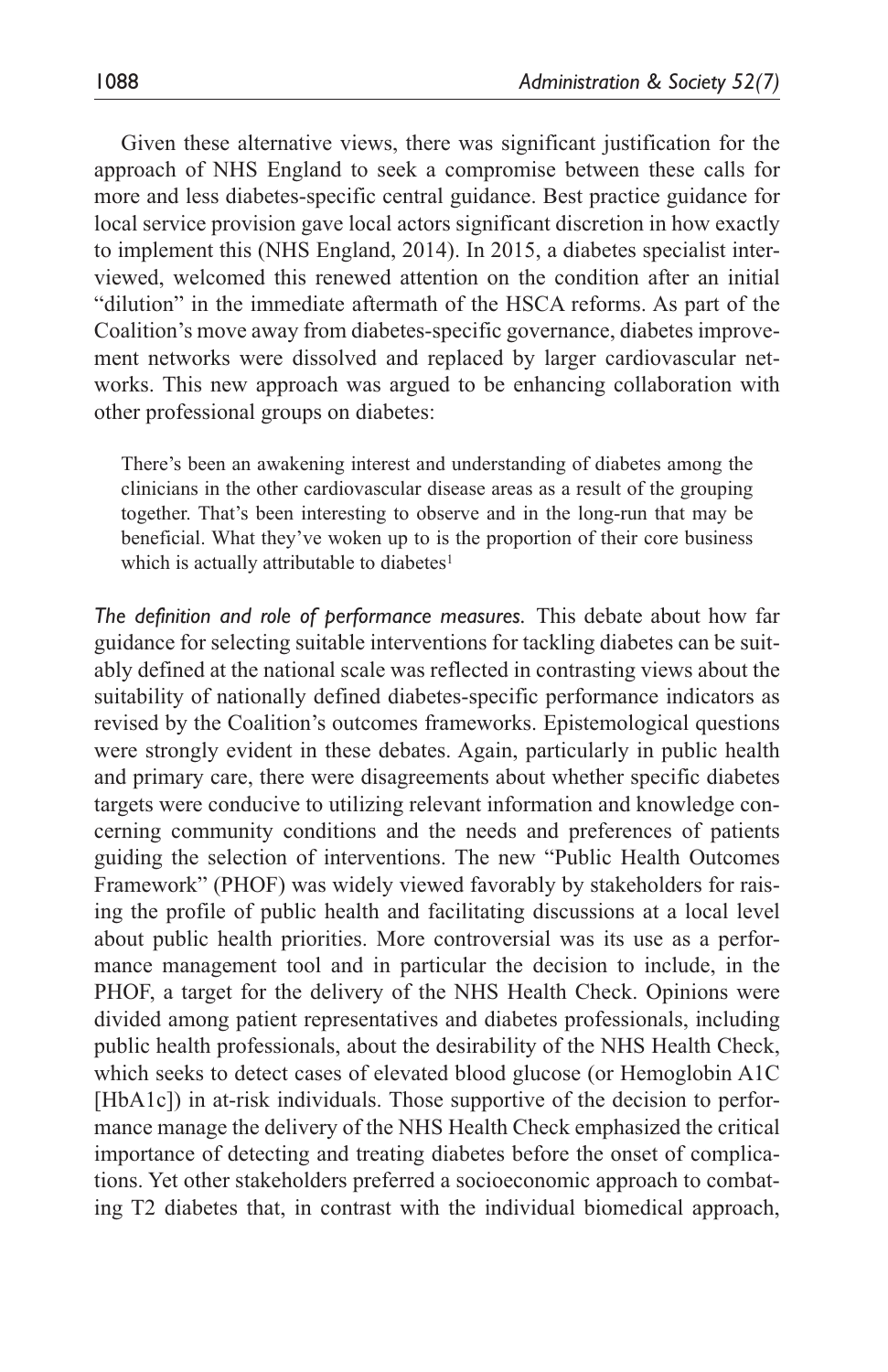focused upon the health and well-being of the population in general. These stakeholders criticized the Coalition's decision to mandate delivery of the NHS Health Check to everyone aged above 40 as a waste of resources, favoring a more targeted approach for engaging hard-to-reach communities.

Debates about the system of performance monitoring and incentives in primary care similarly highlighted the significant epistemological problems involved in centrally defining targets in a way that allows sufficient scope for various forms of locally situated knowledge to be reflected in service delivery. The national performance protocol for GPs, the Quality and Outcomes Framework (QOF), was widely seen as having driven improvements in primary care since it was introduced by New Labor in 2002. Early editions of the QOF featured a range of diabetes "process" indicators seen as vital for good patient care, such as annual checks for HbA1c and foot complications. Once the delivery of these processes was embedded in most GP practices, policymakers decided to incorporate into the QOF measures of biological risk factors for diabetes, with HbA1c levels being most significant. It was anticipated that this would Incentivize GPs to proactively adopt measures for reducing the HbA1c levels of diabetes patients. However, critics, including some GPs and diabetes specialists included in our sample, argue that HbA1c control targets limit the scope of professional judgment and patient involvement in the development of treatment plans.

As an example of the problems with defining performance targets on the basis of positivist scientific evidence, emerging findings gave cause for questioning biomedical HbA1c reduction strategies. Where initial scientific evidence from the 1990s had shown that intensive blood glucose control through the use of pharmacological therapies improved health outcomes newly emerging evidence revealed a more nuanced picture, suggesting it could actually increase the risk of heart failure among elderly and frail patients (Yudkin & Montori, 2014). This prompted the revision of the QOF target from a HbA1c reading of 7.5 to 8.5 mmol. Yet, advocates of a patient-centered approach still viewed this target as distorting the doctor–patient relationship and driving the overuse of pharmacological therapies:

The physician becomes the agent of the state (laughter). It is her or his job to get those guidelines implemented. Initially it's guidelines, later it becomes quality performance measures and credits, money as in QOF. And it's this whole thing about, if you've got a financial incentive to do something that may or may not benefit the individual patient, that is, a bit fascistic.2

*Selecting mechanisms for fostering local service responsiveness.* There were significant grounds for questioning whether the allocative mechanisms under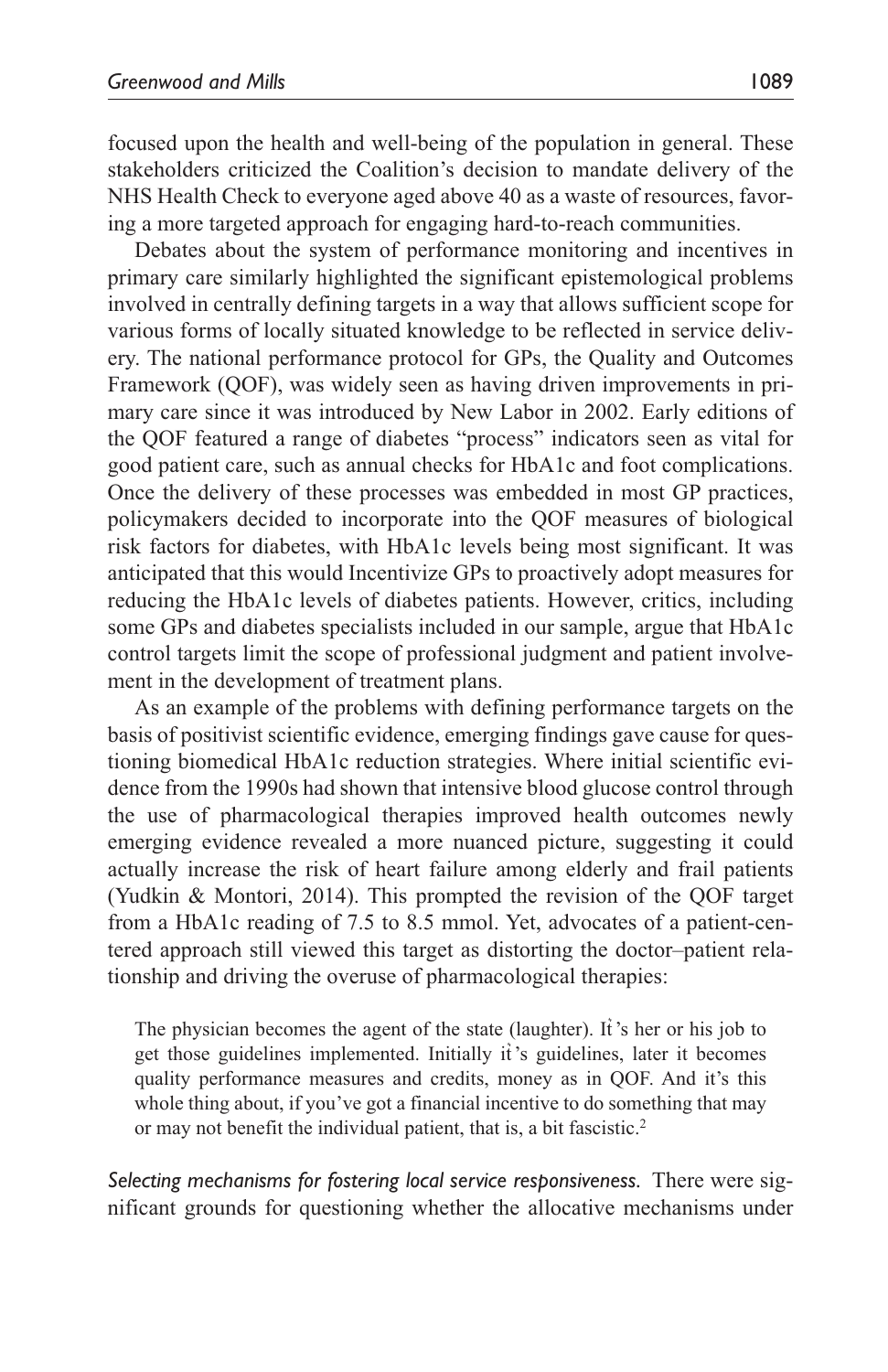the HSCA promoted the effective use of locally situated knowledge of patients and communities. Stakeholders broadly agreed that in some areas the HSCA had improved the effectiveness and responsiveness of local services. The new role of local authorities in public health was especially significant, providing a forum for community representatives, public health professionals and other local authority officials to develop locally sensitive public health policy. The PHOF, when used as an informational device rather than a performance management tool was seen as complementary to this localizing shift. Its quarterly reports provided a basis for discussions between public health, other local authority departments and the public through local media. More controversial was the question of whether the newly introduced CCGs and the associated further extension of the purchaser–provider split was the appropriate mechanism for promoting responsiveness to patients.

Two of the four patient representatives in the sample reported that CCGs were in some areas more responsive than their forerunners PCTs, particularly in rural areas where CCGs were developing the scope of primary care services. However, there was agreement that this was beneficial only for relatively healthy patients whose care could be overseen by GPs, rather than more complex diabetes cases in need of specialist input. Specialists and patient representatives accused CCGs of constraining access to hospitalbased, specialist services for this patient group, because of the incentive for them to keep patients in primary care. Besides this incentives question, the epistemological challenge was evident in the debate about whether the purchaser–provider split, as a mechanism, was conducive to capturing patient preferences. Greater choice of provider allowed patients to shape services by choosing from a range of options that the NHS had been slow to provide. Yet, there are limits to how far patients, particularly those with complex health needs, could make such informed choices. One patient representative interviewed, who preferred a more collaborative approach for eliciting patient preferences, put this point as follows:

Something as complex as healthcare and particularly healthcare for conditions that last a life time, health care as shopping, the model doesn't work for me. Quite often people who are seeking care and need support throughout their life, are older, they've got multiple conditions, they're not very well: the idea that they're going to assemble a package of care around themselves by exercising choice and shopping around, and choosing the best quality, it's pie in the sky. They've got to be helped to get the right packages, they've got to be provided and integrated on their behalf, not by them having to do it because they'll just not be able to3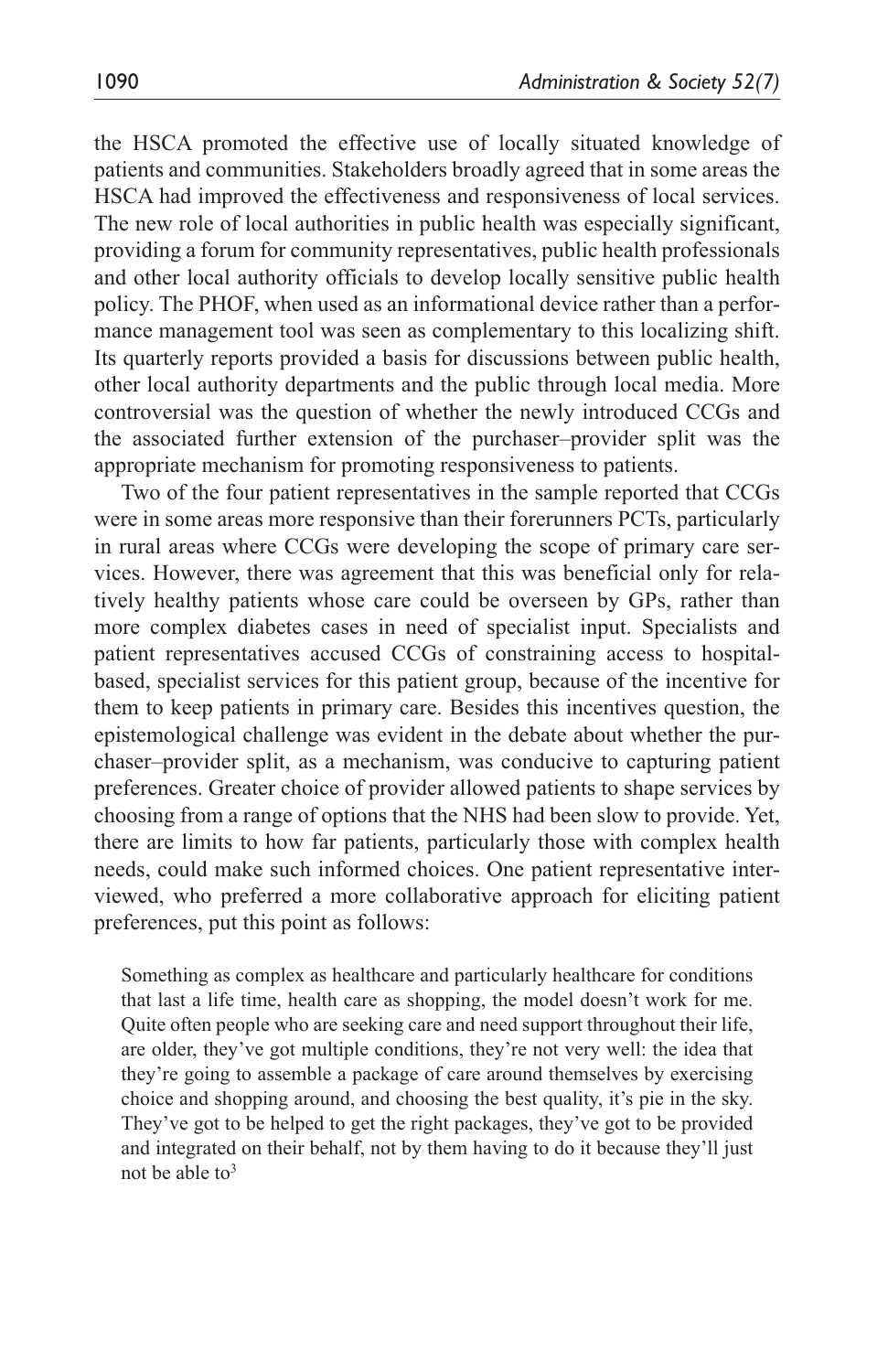*Utilizing existing professional knowledge in local service delivery.* The limits to patient choice as a driver of coordination identified in Theme 3 prompt the further epistemological question of the role of and balance between the various forms of professional expertise from across different sectors in shaping service delivery. As an example of a coordination problem as conceptualized by RPE, various groupings of diabetes professionals expressed concern that their knowledge was not being effectively utilized. Public health professionals may have had newfound influence over local authorities following the HSCA but they had less influence over health care commissioning, now the responsibility of CCGs. This was reflected in the emphasis of public health professionals that CCGs tending to fail to commission adequate "preventive" medical services, such as specialist dietary advice for obese people, because they lacked awareness of their critical importance to long-term health outcomes. There was also evidence of the introduction of CCGs in some respects restricting GPs in their exercise of professional judgment. While the creation of CCGs elevated the knowledge and influence of GPs in health care commissioning, local forms of performance management by CCGs could be unduly restricting. Two GPs interviewed who were not involved on their local CCG boards complained of pressure to not refer deteriorating patients onto hospital-based, specialist services, which they warned risked adverse health outcomes in the long-term. Views of specialists suggested a range of concerns about specific elements of their knowledge being underutilized at various stages of the diabetes pathway, with significant implications for patient outcomes:

- **Advice and support for hospital staff and in—patients—**Wider policy efforts to develop primary care, including the creation of CCGs, were viewed as destabilizing hospitals and putting pressure on specialist posts. Consequently, specialist training of junior doctors and nurses about diabetes management was being compromised, as well as specialist care for hospital inpatients with diabetes but who are in hospital for another reason. A spate of prescription errors and episodes of Diabetes Ketoacidosis among hospital inpatients were blamed on this issue.
- **Oversight of contracted out services—**The quality of private sector provision for more basic services being compromised, not because of the profit incentive in itself but because private, "high street" providers lack specialist employees to spot early-stage complications. Many diabetes services, including eye and foot checks, are generally simple to deliver but early signs of deterioration can be missed, potentially resulting in adverse health outcomes at a later stage. One diabetes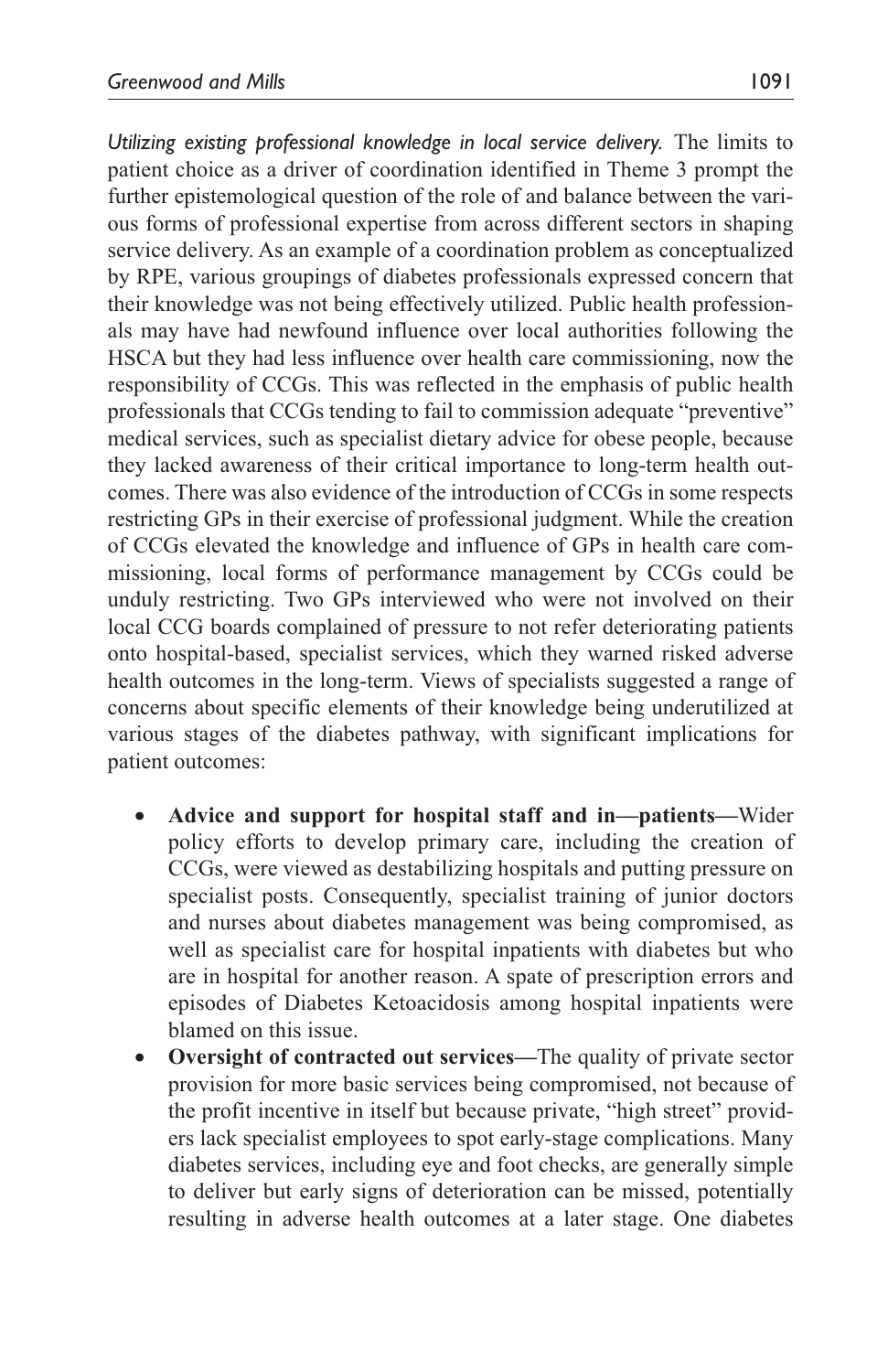specialist interviewed for this study had been involved in a campaign launched by Diabetes UK to halt the contracting out of diabetes podiatry services for this reason.

**Input at the point of referral—Specialists shared GPs' concerns** about pressure from CCGs on GP referrals. One specialist spoke of a patient who was referred late by the GP, having had raised blood glucose for 2 years. His HBA1c was 11.2% and he had an infected toe with no pulses. The specialist predicted they would have a range of complications and be on insulin in the coming months "just because it wasn't picked up early enough."4 The issue affects patients being treated in primary care who gradually lose control of their HbA1c levels rather than patients experiencing complications:

The complications side of things is easy. So, if someone has gone into renal failure it's quite easy to say, "Yes your kidney has really dropped off. We'll refer you to the diabetes clinic." It's a kind of a no brainer and easy to work out. But if someone's glucose levels are just rising year on year, do you try different therapy, try different therapy, try different therapy, before you refer them back? I'm guessing they (CCGs) probably will.<sup>5</sup>

*Promoting change and innovation without destabilizing the local health economy.* All stakeholders interviewed in the study recognized that the NHS requires reform in light of contemporary health challenges and agreed with the core HSCA aim to develop public health and primary care. However, while some successful innovations in these sectors were identified following passage of the Act, major policy failures had also occurred where reform efforts had fragmented services and resulted in harm to patients. Examples of successful innovations were mostly identified in public health, where the new role of local authorities was widely welcomed as offering potential to develop holistic, socioeconomic interventions for improving population health and wellbeing. One public health professional highlighted a new cycling network, developed in collaboration with the local authority transport department, emphasizing that it would have been more difficult to deliver without the reforms. By contrast, the impact of the HSCA in primary care was more contested. Here, stakeholders broadly agreed on the desirability of integrated, collaborative models of diabetes care promoted by NHS England and Diabetes UK (2014), which span primary and secondary care. These models develop the GP role but retain a role for specialists both supporting GPs in primary care and providing services that require a hospital setting. Service integration of this sort allows patients to flow seamlessly along the diabetes pathway, receiving care from the most appropriate sector. However, there are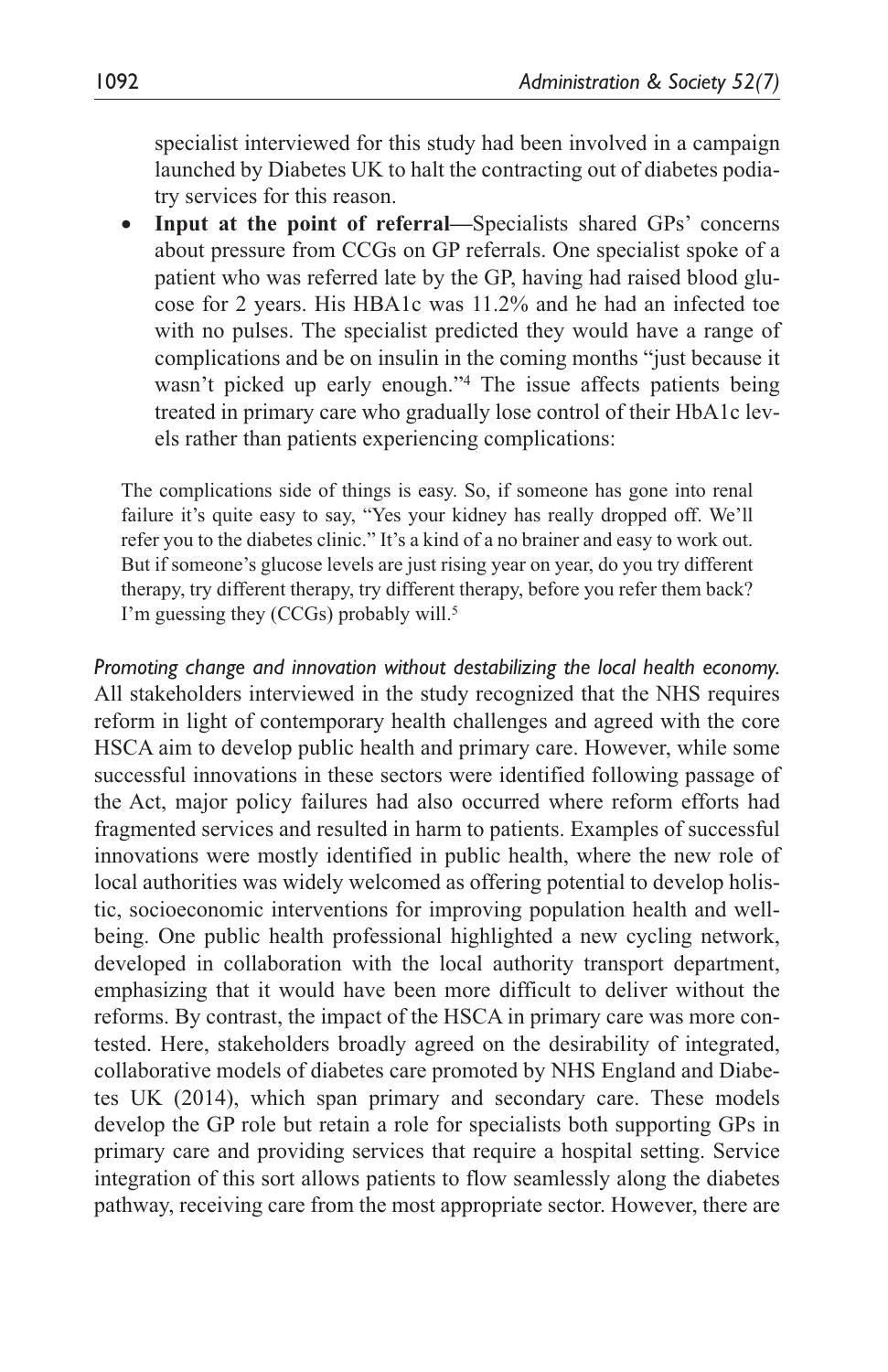grounds for concern that the incentive structures accompanying CCGs were not conducive to developing integrated care models. While some GPs saw the introduction of CCGs as creating impetus for reform, integrated models were only being developed in a minority of cases (Diabetes UK, 2014). In some areas, CCGs were accused of developing primary care to the extent that secondary care was undermined. In an extreme example, Southampton CCG sought to unilaterally develop primary care, ending investment in specialist services at the local NHS hospital in a move described by a leading diabetes expert, Professor Roy Taylor, as resulting in "the complete disintegration of specialist care to a disgraceful degree" (PAC, 2012). The reform resulted in an increase in unplanned emergency hospital admissions for patients experiencing serious diabetes complications, prompting the CCG to recommission parts of the hospital-based specialist service. It was on the basis of Southampton and the examples discussed in Theme 4 of diabetes professional knowledge being underutilized that Diabetes UK called for national diabetes-specific clinical governance to improve the quality of CCG commissioning. However, both the limited knowledge-base of CCGs (i.e., GP knowledge over specialist knowledge) and their incentive to develop primary care suggest the problems apparent in some local diabetes services reflect a mechanism rather than scale issue. Even where CCGs collaborated with NHS hospitals to successfully develop integrated models of care, the incentives across the purchaser–provider split were identified as having complicated their efforts:

The system doesn't create those natural collaborations. They (CCGs and NHS Trusts) are almost set up to compete with each other, not to collaborate with each other. I think negotiating the money and the organizational barriers have been the major challenges in setting this up<sup>6</sup>

### *Evaluation Summary*

In debates about NHS governance, there is wide acceptance of the overarching objective of universal health care provision that promotes the quality of life of all patients. The above themes, each a key aspect of the coordination challenge for health governance, concern the effectiveness of governance and policy strategies and tools for translating this broadly agreed goal into practice. Of integral importance to each theme is the epistemological dimension concerning how to enable the appropriate use of various forms of expertise and locally situated knowledge. Within each theme, this epistemological dimension is closely intertwined with the challenge of aligning incentives. The themes also show the need for questions of scale and mechanism to be considered together.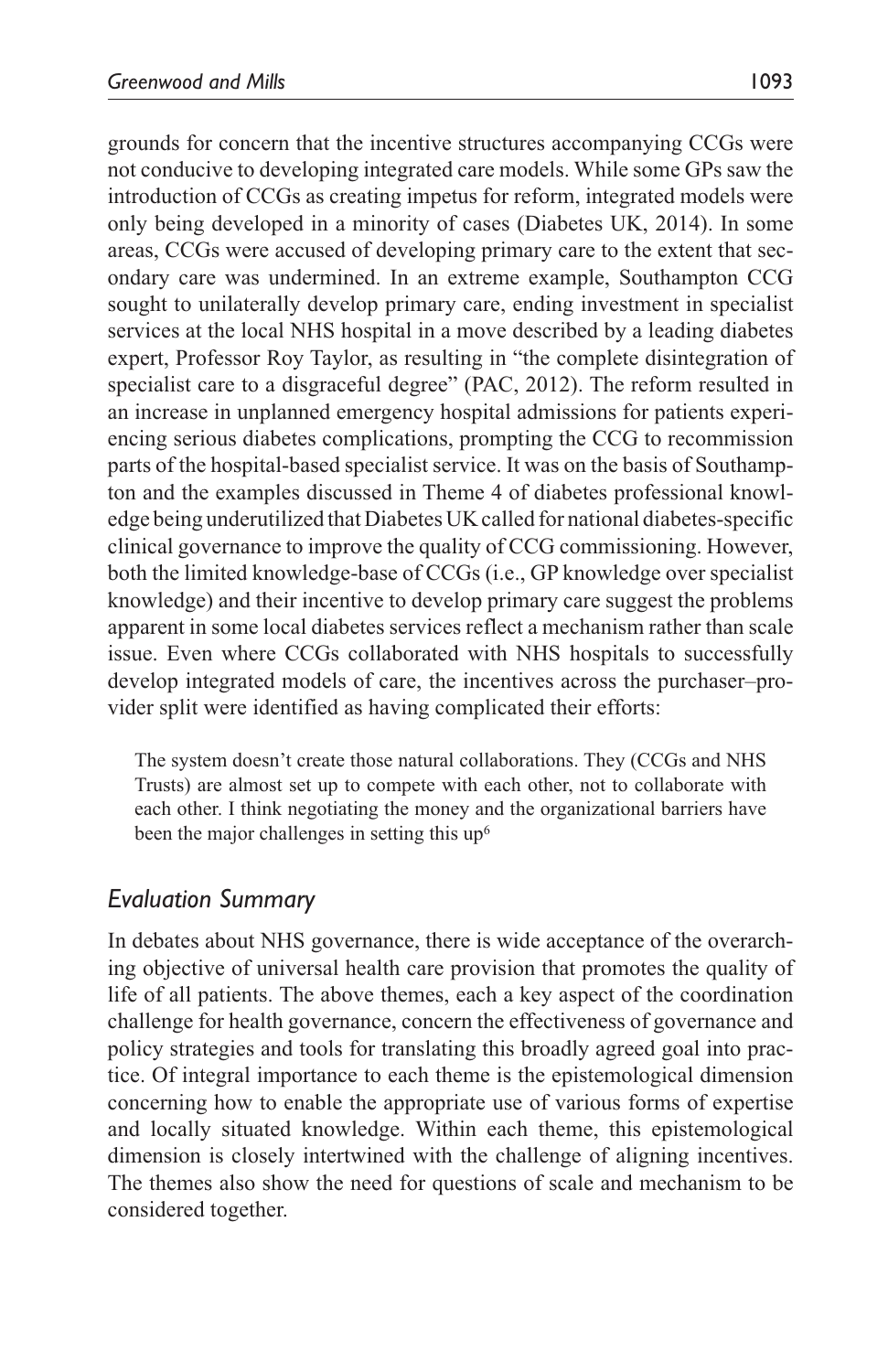The epistemological dimension is prominent in the widespread debates about the appropriateness of national-level guidelines and performance targets in the context of uncertainty and contrasting views about evidence. Some key examples, such as the best practice framework developed by NHS England introduced in 2014 (see Theme 1) and the PHOF introduced in 2012 (Theme 2) highlight significant potential for the epistemological challenges involved in developing a national framework to be addressed. The PHOF, in particular, was welcomed as a useful informational device for facilitating conversations between public health professionals, local authority departments, and local communities about public health priorities. Used in such a flexible way, performance frameworks provide scope for locally situated values and knowledge to shape local services. Yet, while the Coalition's various outcomes frameworks permit greater local discretion than New Labor's disease-specific approach, significant scale-related problems were still identified, suggesting they have not gone far enough. As discussed in Theme 2, one-size-fits-all HbA1c reduction strategies within the NHS Health Check and the QOF, have been criticized for putting some patients, in particular elderly patients with complex health needs, at risk of complications. QOF information can be useful for local clinicians, commissioners, and managers for developing and monitoring services locally. However, use of the QOF as a centrally mandated performance management tool crowded out the locally situated knowledge required to develop appropriate treatment plans, much of this being possessed by patients themselves (Yudkin & Montori, 2014). Highlighting the complexities involved in the selection of interventions, our case study thus resonates with wider calls for the NHS to move away from the use of externally mandated performance targets to ensure that local actors have the skills, knowledge, and support to deliver high-quality and continually improving services (Ham et al., 2006).

Our case study findings highlight the close interrelationship between these scale questions about centrally defined performance frameworks and mechanism questions about how the introduction of GP-led commissioning consortia influenced the forms of knowledge and incentives that shaped the selection and delivery of interventions. For example, Diabetes UK's call for a return to top-down, diabetes-specific clinical governance to improve the quality of CCG commissioning may appear justified in light of some of the detrimental impacts of the HSCA. Yet, change to a more flexible, outcome-orientated national performance framework, the benefits of which are explained above, was not necessarily the cause of this problem. Rather than being a case of too little central guidance, these negative impacts can be viewed as a mechanism issue, reflecting the limited knowledge base of CCGs and the incentives operating on both sides of the purchaser–provider split mechanism. Themes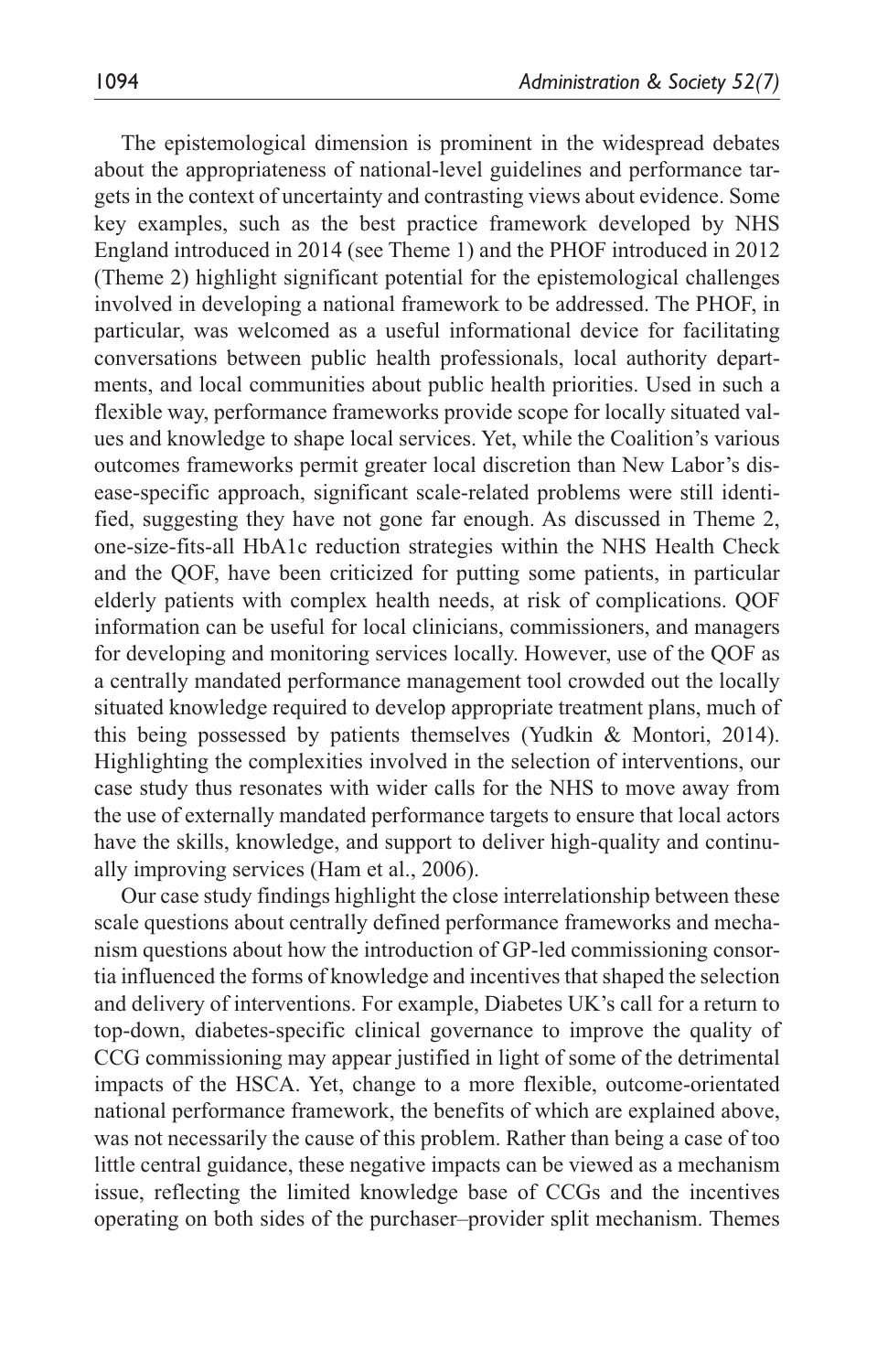3, 4, and 5 reveal the new variant of this mechanism introduced by the HSCA as having hindered the utilization of local knowledge by discouraging crossorganizational and cross-sectoral collaboration. The various voices raising this concern, spanning all professional groups and patient representatives, provide strong grounds for questioning the efficacy of the HSCA reforms. Some of the concerns relate to suboptimal commissioning of "preventive" medical services and increasingly constrained access to diabetes specialists for people with complex health needs in some areas. It is interesting here to note subsequent NHS policy trends from 2016, with the development of Integrated Care Systems (ICS), large forums pooling financial resources from CCGs, NHS hospitals, and local authorities. ICS reflect recognition of the need to integrate diverse forms of knowledge in health care commissioning and of limitations of quasi-market competition as a driver of coordination (Department of Health and Social Care, 2018).

The RPE approach employed here explores questions of scale, mechanism, and sectoral balance together through detailed, qualitative analysis of the interconnected epistemological and motivational dimensions of coordination challenges. Current demarcations in health evaluation research do not provide such a holistic approach. The case study, in particular Themes 1 and 2, builds on the insights of newly emerging "postpositivist" perspectives in the fields of intervention research, applied health research, and quality improvement, which indirectly criticize efforts to apply positivist evidence through clinical guidelines and performance protocols. However, these research fields do not explore evaluative questions concerning the choice of mechanism, which Themes 3, 4, and 5 reveal to be of vital importance. Furthermore, neither positivist research on quasi-markets in terms of single, measurable outcomes, nor process-oriented research on the relationships between commissioning and provider organizations, provide sufficient insights into the multifaceted impacts of mechanisms, or the interlinking effect of the scale dimension of governance. Qualitative, process-oriented studies provide grounds for questioning the performance-enhancing potential of quasi-markets in terms of their impacts on the processes and relationships underpinning health care delivery (Allen, 2002; Flynn et al., 1996; Ham & Smith, 2010). Our approach goes further, considering their potential to facilitate appropriate innovation in the context of complex, changing health challenges.

## **A Future Research Agenda for RPE**

Our case study illustrates how detailed qualitative inquiry, with a focus on contrasting understandings of the complex dimensions of choice involved in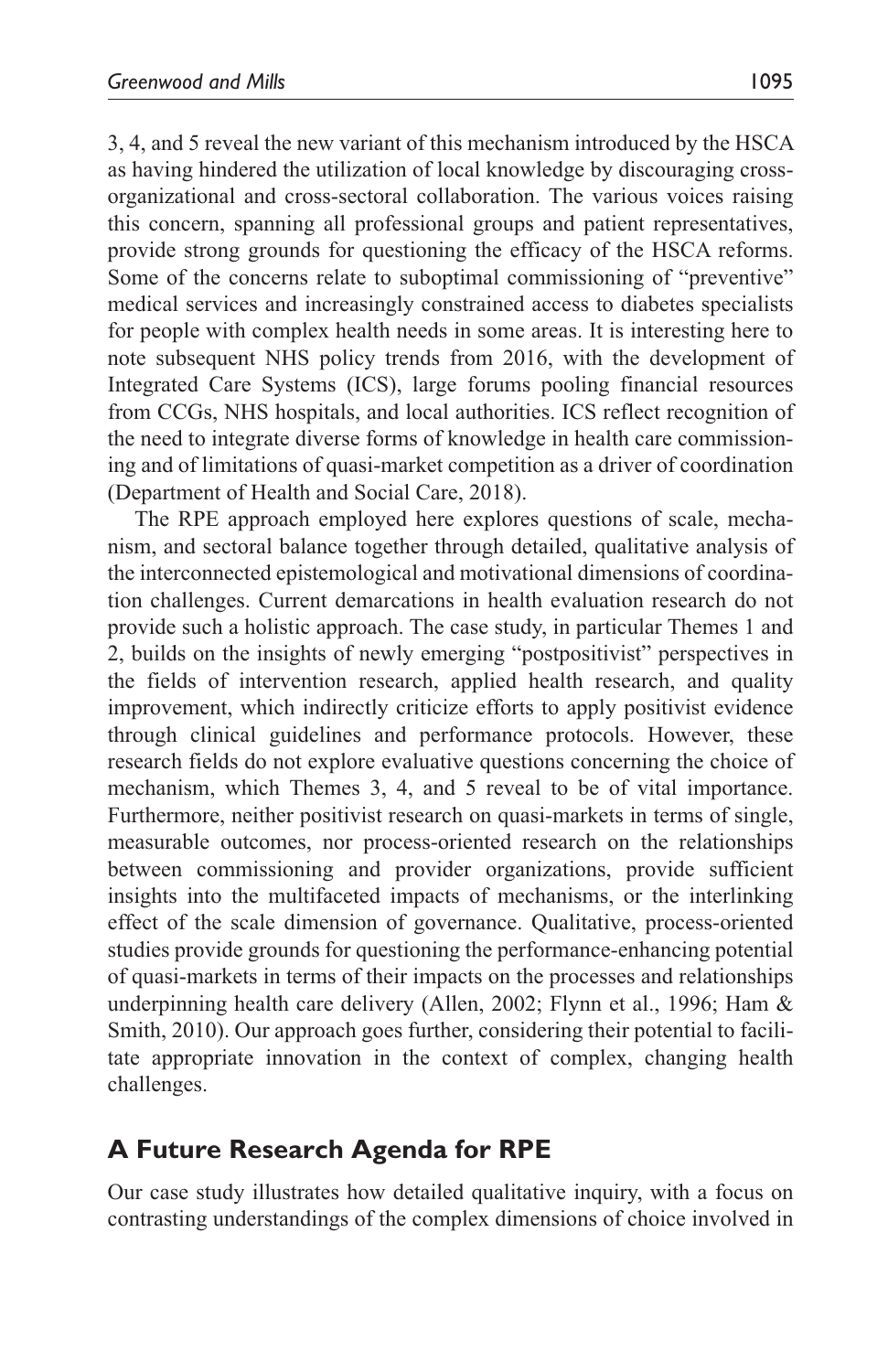defining governance arrangements and policy strategy, can greatly enrich established, process-orientated governance evaluation of the kind that predominates in political science and public administration. In providing such analysis, our study has engaged substantively with ongoing debates in health research that straddle both the social and natural sciences. Such interdisciplinary work would seem to be indispensable for engaging with the pressing evaluative questions that are increasingly being raised and discussed in public administration literatures on network governance more generally, where the challenges of complex, cross-cutting problems have been emphasized. Currently, these literatures not only lack an outcome-orientation but also tend to focus on different strategies and styles of network management (Kickert, Klijn, & Koppenjan, 1997), rather than the political economic arrangements that shape governance networks. Although analysis of different approaches to network management is an important contribution in itself, this public administration literature tends to lack a close focus on the interrelationships between public and private sector that are manifest in various hybrid governance arrangements. As explained above in our study of health governance, the question of the role of both the private sector and the "quasi-market" mechanisms introduced into the public sector for health was of defining importance for the wider debates between stakeholders. Such a political economy focus is vital for achieving a comprehensive evaluation of governance arrangements. RPE, having emerged from fundamental debates in political economy concerning the relative effectiveness of market and nonmarket processes, is well suited to enabling such evaluation of the wider institutional and market contexts within which governance networks operate. There have been relatively few, if any, studies using an RPE approach for the empirical study of contemporary, hybrid governance arrangements and their impacts. Yet, there is rich potential for such evaluative research across a range of sectors. Aside from health, RPE is applicable to a range of governance areas that involve steering the delivery of public goods and shaping the scope of markets in the face of complex policy challenges.

## **Conclusion**

The RPE approach offers significant potential for meeting the need for close, holistic engagement with vital, recently emerging evaluative questions concerning contemporary governance in the face of complex, cross-cutting challenges. A central focus of RPE is the epistemological dimension of coordination problems that is highly pertinent for understanding challenges for governance and policy-making, as well as the closely connected incentives dimension discussed so extensively in political science. We have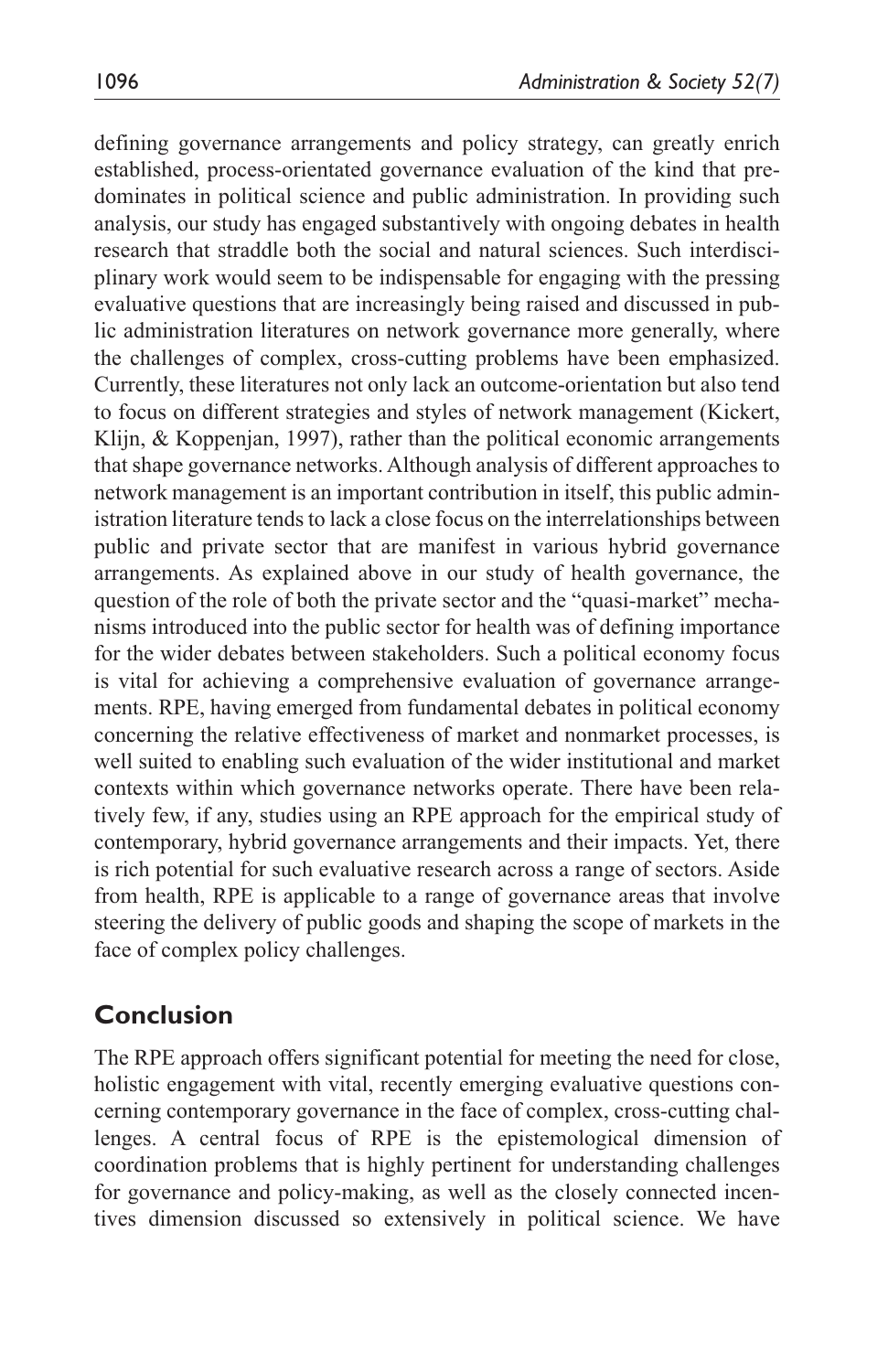illustrated this through a focus on health governance, exploring different types of coordination challenge that can arise in contemporary governance, concerning questions of the scale of decision-making, the role of market processes and how these are shaped by governance arrangements involving various nonmarket strategies and processes. Through a detailed focus on stakeholders' perspectives toward the difficult, complex substantive choices and trade-offs that these challenges involve, the conception of coordination employed here allows findings from various research fields and disciplines to be drawn together, as our case study illustrates, reviewing contributions from a range of research fields in social and natural sciences. The conceptual approach of RPE prompts close, detailed comparative analysis of stakeholders' views about governance and policy challenges, in a way that yields evaluative conclusions while being sensitive to the, often contested, character of the values and knowledge underpinning these perspectives. Given this outcome-orientation, this approach not only complements the kind of processorientated analyses that predominate in political science and public administration but also enriches our insights into the effectiveness of these processes themselves. There is great potential and indeed a pressing need for this RPE approach to be applied more widely.

### **Declaration of Conflicting Interests**

The author(s) declared no potential conflicts of interest with respect to the research, authorship, and/or publication of this article.

### **Funding**

The author(s) disclosed receipt of the following financial support for the research, authorship, and/or publication of this article: This research was supported by the University of Westminster.

### **ORCID iD**

Dan Greenwood **D** <https://orcid.org/0000-0001-7330-3027>

#### **Notes**

- 1. Diabetes specialist, December 4, 2014.
- 2. Diabetes specialist, April 24, 2015.
- 3. Patient representative, March 22, 2013.
- 4. Diabetes specialist, February 2, 2014.
- 5. Diabetes specialist, February 2, 2014.
- 6. Diabetes specialist, December 4, 2014.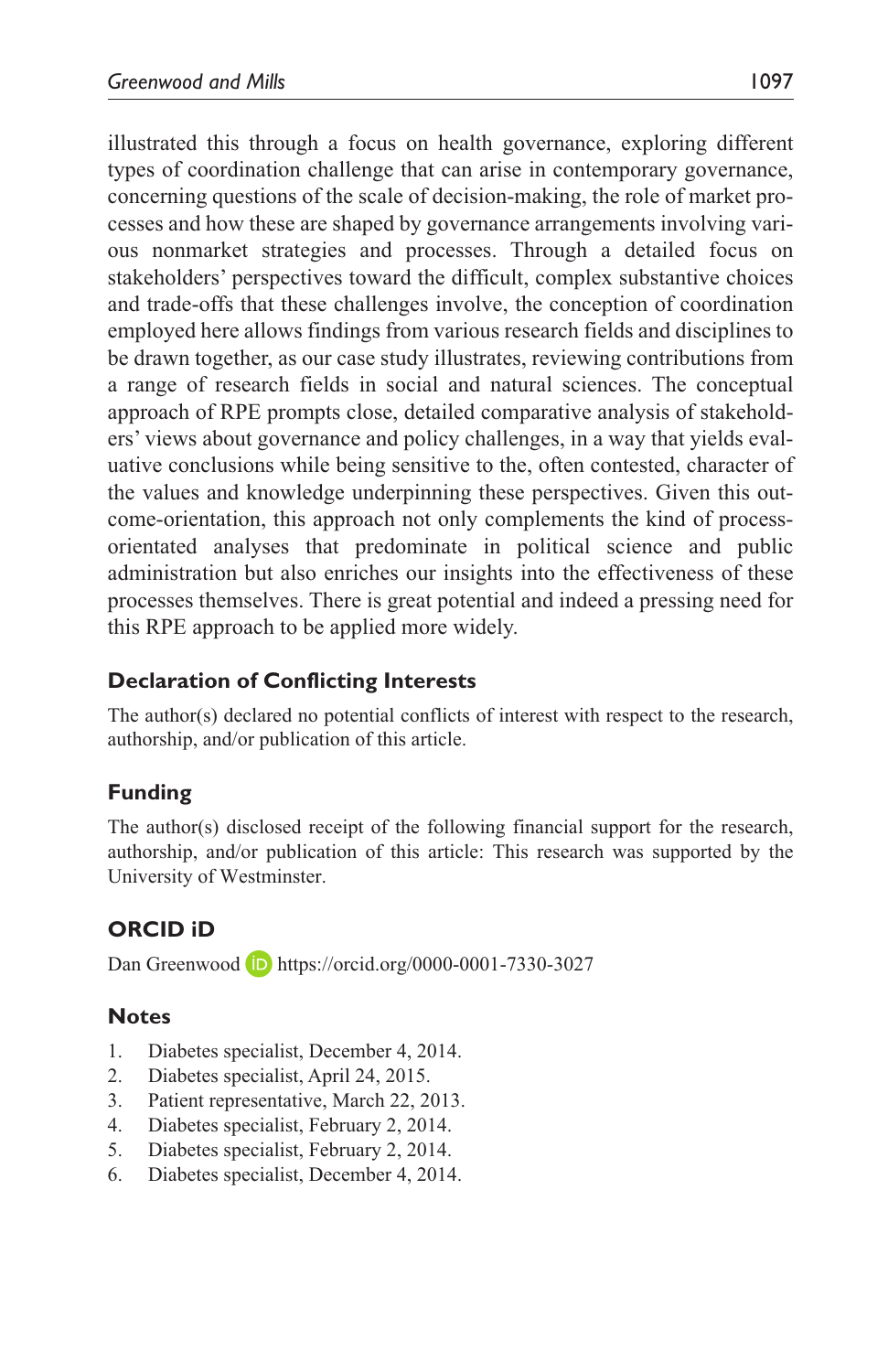#### **References**

- Allen, P. (2002). A socio-legal and economic analysis of contracting in the NHS internal market using a case study of contracting for district nursing. *Social Science & Medicine*, *54*, 255-266.
- Alter, C., & Hage, J. (1992). *Organizations working together*. Newbury Park, CA: Sage.
- Ansell, C., & Gash, A. (2008). Collaborative governance in theory and practice. *Journal of Public Administration Research and Theory*, *18*, 543-571.
- Bevan, G., & Hood, C. (2006). What's measured is what matters: Targets and gaming in the English public health care system. *Public Administration*, *84*, 517-538.
- Boettke, P. J., & Leeson, P. T. (2004). Liberalism, socialism, and robust political economy. *Journal of Markets & Morality*, *7*, 99-111.
- Braun, V., & Clarke, V. (2006). Using thematic analysis in psychology. *Qualitative Research in Psychology*, *3*, 77-101.
- Cochrane, A. L. (1972). *Effectiveness and efficiency*. London: Nuffield Provincial Hospitals Trust.
- Conservative Party. (2008). *Delivering some of the best healthcare in Europe: Outcomes not targets responsibility agenda*. London, England: Author.
- Cooper, Z., Gibbons, S., Jones, S., & McGuire, A. (2011). Does hospital competition save lives? Evidence from the English NHS patient choice reforms. *The Economic Journal*, *121*, F228-F260.
- Davies, J. S., & Chorianopoulos, I. (2018). Governance: Mature paradigm or chicken soup for European public management? *Critical Policy Studies*, *12*, 360-366.
- Department of Health. (2011). *Healthy lives, healthy people: Our strategy for public health in England*. London, England: HM Government.
- Department of Health and Social Care. (2018). *Government response to the recommendations of the Health and Social Care Committee's inquiry into "Integrated care: Organisations, partnerships and systems*." London, England: Author.
- Diabetes UK. (2014). *Improving the delivery of adult diabetes care through integration: Sharing experience through learning*. London, England: Author.
- Enthoven, A. (1985). *Reflections on the management of the National Health Service: An international perspective on the NHS*. The Nuffield Trust.
- Farooqi, A. (2012). Primary care: The custodian of diabetes care? *Practical Diabetes*, *29*, 286-291.
- Fischer, F., Fischer, F., & Forester, J. (1993). *The argumentative turn in policy analysis and planning*. Durham, NC: Duke University Press.
- Flynn, R., Williams, G., & Pickard, S. (1996). *Markets and networks: Contracting in community health services*. Buckingham, UK: Open University Press.
- Fulop, N., Allen, P., Clarke, A., & Black, N. (2003). From health technology assessment to research on the organisation and delivery of health services: Addressing the balance. *Health Policy*, *63*, 155-165.
- Godlee, F. (2014). Statins and The BMJ. *British Medical Journal*, *349*, g5038.
- Greenhalgh, T., Howick, J., & Maskrey, N. (2014). Evidence based medicine: A movement in crisis? *British Medical Journal*, *348*, g3725.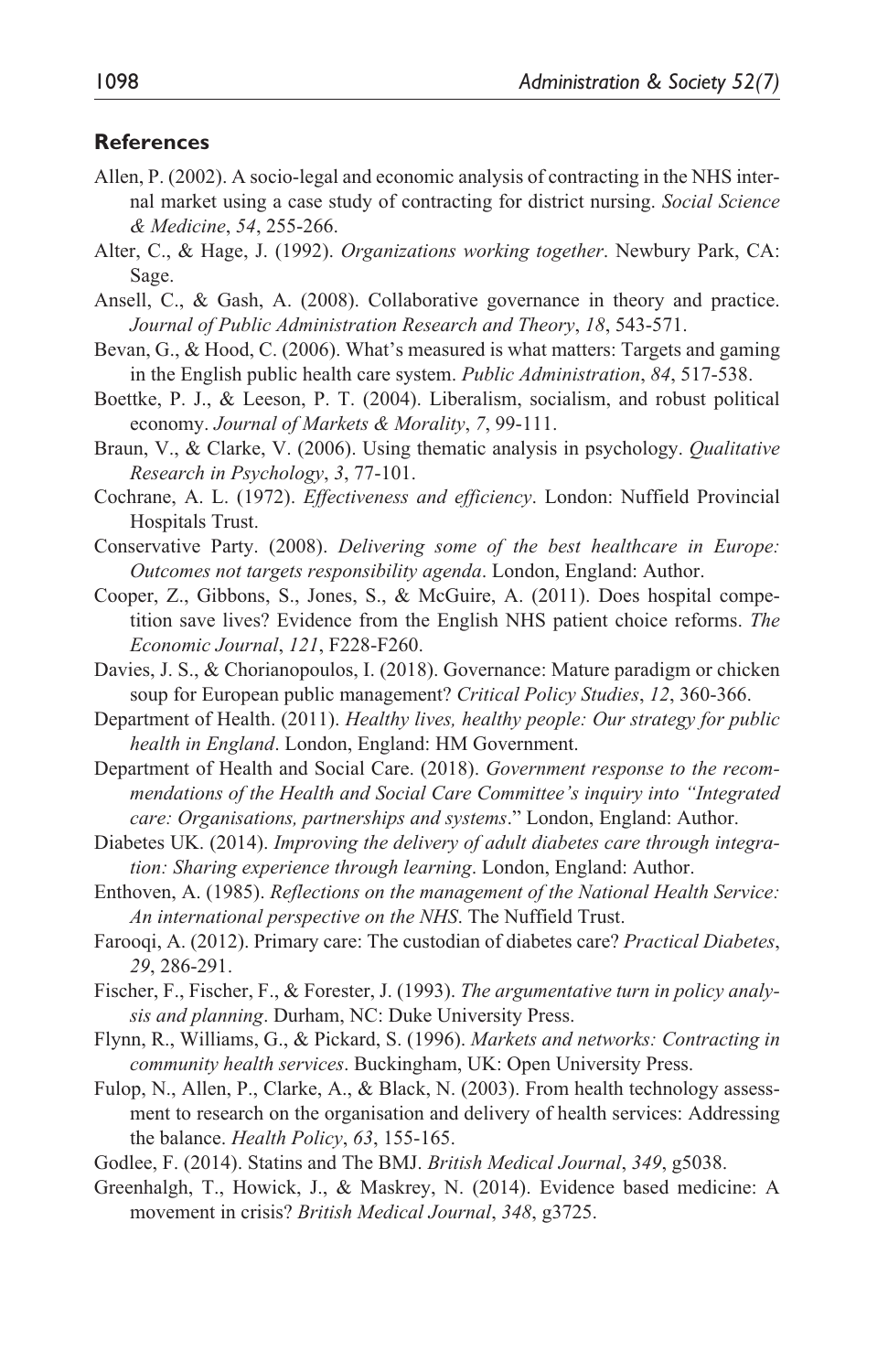- Ham, C., Berwick, D., & Dixon, J. (2016). *Improving quality in the English NHS: A strategy for action*. London, England: King's Fund.
- Ham, C., & Smith, J. (2010). *Removing the policy barriers to integrated care*. Briefing paper. The Nuffield Trust, Research and Policy Studies in Health Services.
- Hawkesworth, M. E. (1988). *Theoretical issues in policy analysis*. Albany: State University of New York Press.
- Head, B. W., & Alford, J. (2015). Wicked problems: Implications for public policy and management. *Administration & Society*, *47*, 711-739.
- Ho, P., Ling, P., & Masoudi, F. (2008). Evaluating the evidence is there a rigid hierarchy? *Circulation*, *118*, 1675-1684.
- Hollinghurst, S., Shaw, A., & Thompson, E. A. (2008). Capturing the value of complementary and alternative medicine: Including patient preferences in economic evaluation. *Complementary Therapies in Medicine*, *16*, 47-51.
- Hood, C., & Margetts, H. (2007). *The tools of government in the digital age*. Basingstoke, UK: Palgrave Macmillan.
- Kickert, W. M., Klijn, E.-H., & Koppenjan, J. F. M. (1997). *Managing complex networks: Strategies for the public sector*. London, England: Sage.
- Klijn, E.-H., & Koppenjan, J. F. M. (2016). *Governance networks in the public sector*. London, England: Routledge, Taylor & Francis Group.
- Kooiman, J. (2000). Societal governance: Levels, models, and orders of social-political interaction. In J. Pierre (Ed.), *Debating governance: Authority, steering and democracy* (pp. 138-166). Oxford, UK: Oxford University Press.
- Lamont, T., & Waring, J. (2015). Safety lessons: Shifting paradigms and new directions for patient safety research. *Journal of Health Services Research & Policy*, *20*, 1-8.
- Le Grand, J., Mays, N., & Mulligan, J.-A. (1998). *Learning from the NHS internal market*. London, England: King's Fund.
- Lindblom, C. E. (1959). The science of "muddling through." *Public Administration Review*, *19*, 79-88.
- Mays, N. (2006). *Use of targets to improve health system performance: English NHS experience and implications for New Zealand*. Wellington: New Zealand Treasury.
- Mid Staffs Public Inquiry. (2013). *Report of the Mid Staffordshire NHS Foundation Trust public inquiry*. London, England: Author.
- National Audit Office. (2012). *The management of adult diabetes services in the NHS*. London, England: Author.
- NHS England. (2014). *Action for diabetes*. London, England: Author.
- Niemietz, K. (2016). *Universal healthcare without the NHS*. London, England: Institute for Economic Affairs.
- Osborne, D., & Gaebler, T. (1992). *Reinventing government*. Reading, MA: Addison-Wesley.
- Pennington, M. (2011). *Robust political economy: Classical liberalism and the future of public policy*. Cheltenham, UK: Edward Elgar.
- Peters, B. G., & Pierre, J. (1998). Governance without government? Rethinking public administration. *Journal of Public Administration Research and Theory*, *8*, 223-243.